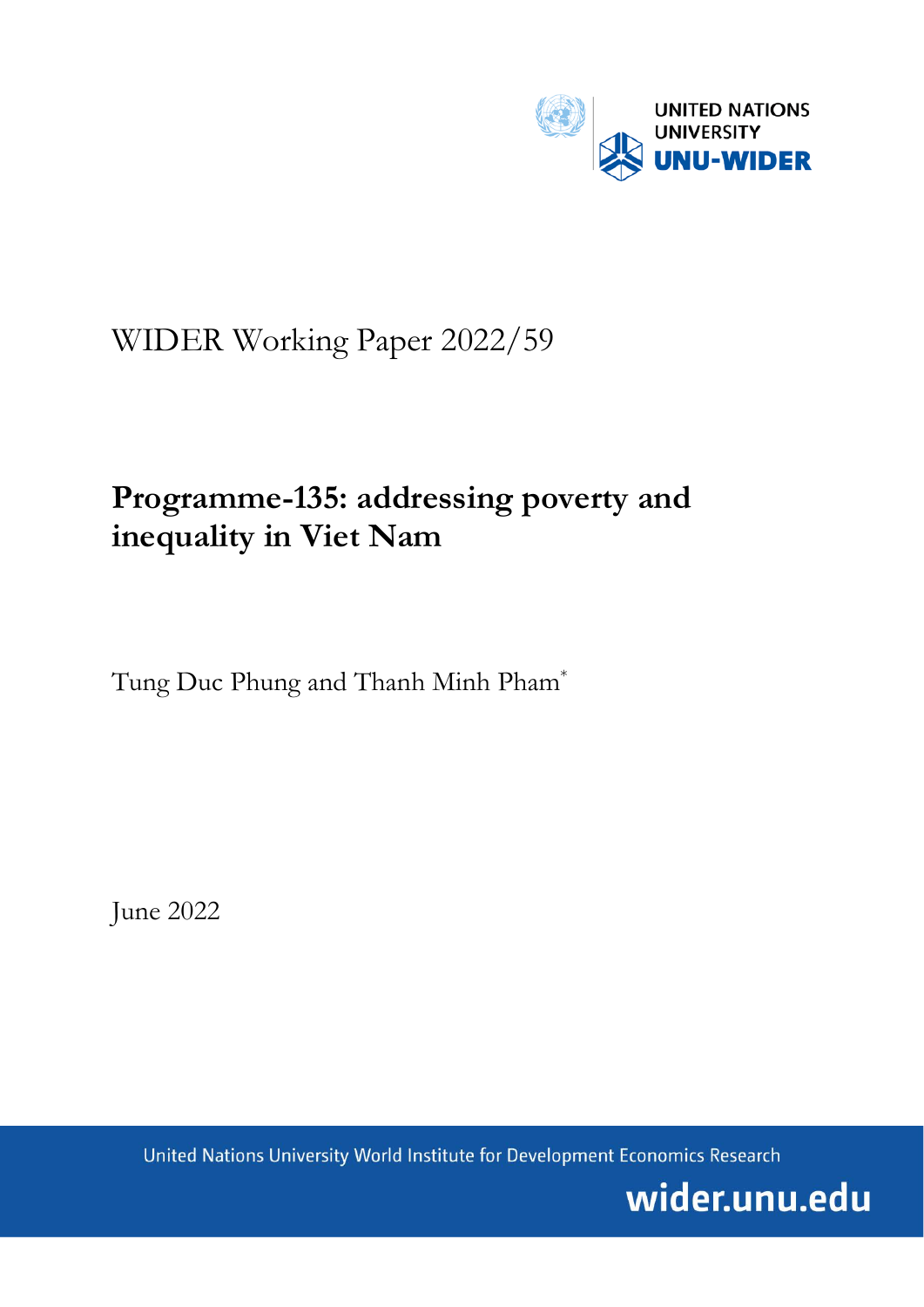**Abstract:** Viet Nam has achieved remarkable economic growth and poverty reduction since the Doi Moi. However, ethnic minorities and the ethnic majority do not benefit equally from the national economic progress. The proportion of poor households that are ethnic minority-headed soared from 18 per cent in the early 1990s to 56 per cent in 2008. The disparity exists in their access to crucial basic infrastructure and public services, including transportation, education, healthcare, electricity supply, markets, and justice services. Initiated in 1998, Programme-135 targets the most vulnerable communities and aims to promote production, increase access to basic facilities, improve education, and raise awareness for better living standards. The programme addresses typical causes of poverty among ethnic minorities and inequality between these groups and the majority. Programme-135 has created positive impacts and successfully improved the lives of the beneficiaries. In this paper we provide an overview of the programme and examine the drivers of its success in reducing poverty and bridging the majority–minority development gap. We also discuss the limitations and lessons from the programme.

**Key words:** poverty reduction, inequality, ethnic minorities, Viet Nam

## **JEL classification:** I38, J15, J18

**Acknowledgements:** We would like to thank Binh Thanh Nguyen and Ly Thi Le at MDRI for their excellent research assistance. All remaining errors are our own. The findings, interpretations, and conclusions are entirely those of the authors. They do not necessarily represent the views of the Mekong Development Research Institute.

\* Mekong Development Research Institute, Hanoi, Viet Nam; corresponding author[: thanhpham@mdri.org.vn](mailto:thanhpham@mdri.org.vn)

This study has been prepared within the UNU-WIDER projec[t Addressing group-based inequalities.](https://www.wider.unu.edu/node/237111)

Copyright © UNU-WIDER 2022

UNU-WIDER employs a fair use policy for reasonable reproduction of UNU-WIDER copyrighted content—such as the reproduction of a table or a figure, and/or text not exceeding 400 words—with due acknowledgement of the original source, without requiring explicit permission from the copyright holder.

Information and requests: publications@wider.unu.edu

ISSN 1798-7237 ISBN 978-92-9267-190-7

## <https://doi.org/10.35188/UNU-WIDER/2022/190-7>

Typescript prepared by Gary Smith.

United Nations University World Institute for Development Economics Research provides economic analysis and policy advice with the aim of promoting sustainable and equitable development. The Institute began operations in 1985 in Helsinki, Finland, as the first research and training centre of the United Nations University. Today it is a unique blend of think tank, research institute, and UN agency—providing a range of services from policy advice to governments as well as freely available original research.

The Institute is funded through income from an endowment fund with additional contributions to its work programme from Finland, Sweden, and the United Kingdom as well as earmarked contributions for specific projects from a variety of donors.

Katajanokanlaituri 6 B, 00160 Helsinki, Finland

The views expressed in this paper are those of the author(s), and do not necessarily reflect the views of the Institute or the United Nations University, nor the programme/project donors.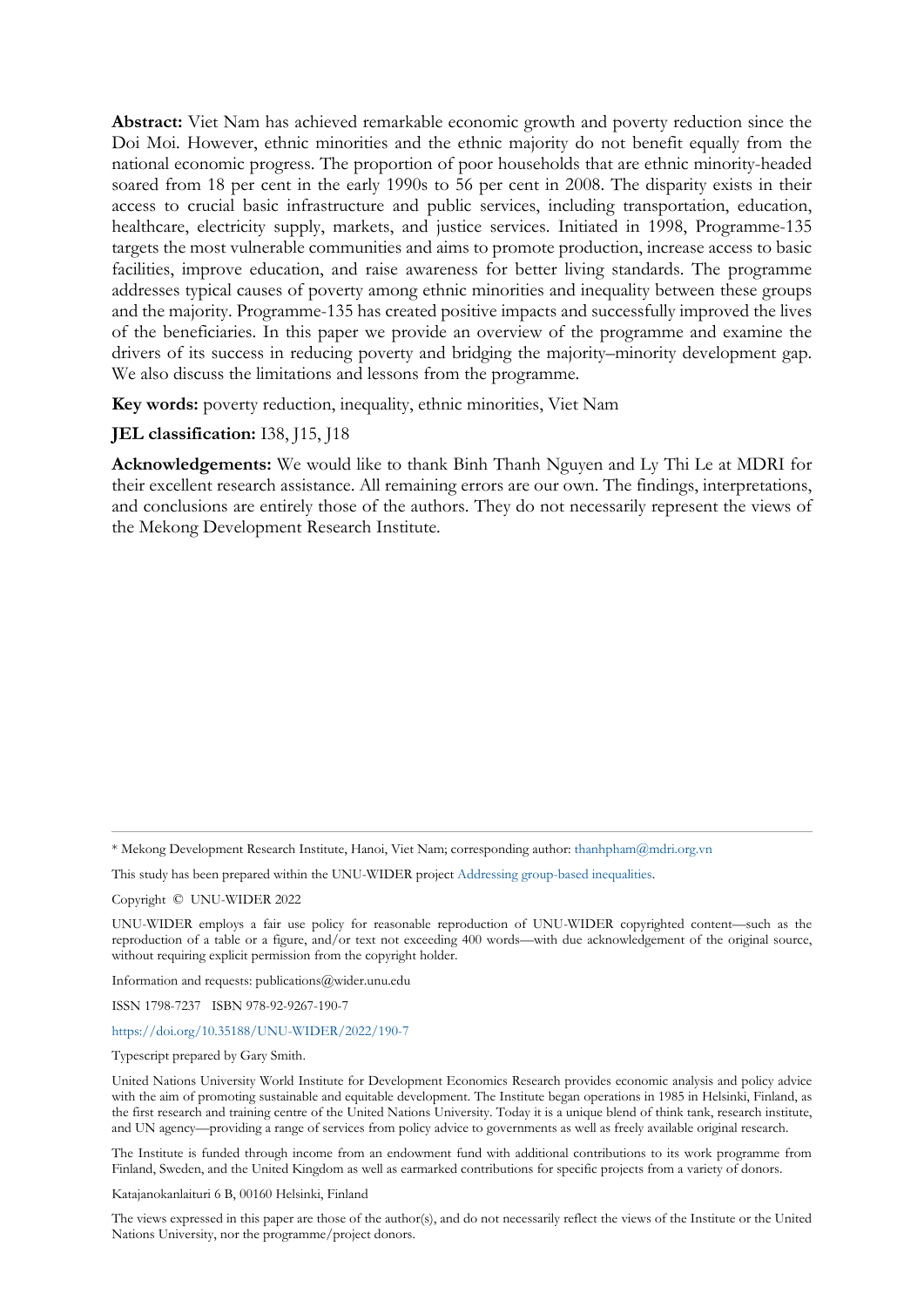## <span id="page-2-0"></span>1 Introduction

Despite being one of the poorest nations at the beginning of the 1980s, over the past three decades Viet Nam has experienced rapid economic growth and has been one of the most successful countries in terms of poverty reduction. This success began with the Doi Moi reforms of 1986, which started the country's transition from a centralized to a market economy and opened the country to international markets and trade. Combining these core principles with a wide range of social agenda that focused on education, health, and electricity supply expansion, Doi Moi has transformed the country from one of the world's poorest nations into a lower-middle-income country, with real GDP per capita tripling between 1990 and 2015, and the poverty rate<sup>1</sup> falling from more than 60 per cent in the 1980s to below 5 per cent of the population now [\(Baum](#page-20-0) [2020\)](#page-20-0).

Although economic growth and poverty reduction at the national level were remarkable, these achievements were not distributed evenly across ethnic groups. The decline in poverty for ethnic minorities has been slower than that of the Kinh majority. According to [Ha](#page-21-0) [\(2009\)](#page-21-0), during the period 1993–2006 the average annual poverty reduction rate for ethnic minorities was 2.6 per cent, while it was 3.4 per cent for Kinh. As a result, while the national poverty rate was reduced from 58 per cent in 1993 to around 14 per cent in 2008,<sup>2</sup> the proportion of poor households who are ethnic minority-headed soared from 18 per cent in the early 1990s to 56 per cent in 2008, even though ethnic minorities represent only approximately 14 per cent of the total population. [Dang](#page-21-1) [\(2019\)](#page-21-1) also shows that horizontal inequality matters in Viet Nam, especially in terms of ethnicity, region, and the rural–urban divide.

To increase the opportunities for poor households to further benefit from the national economic growth, the Vietnamese government has introduced multiple poverty-reduction programmes that specifically targeted poor household groups and regions, such as Programme-135 (P-135) and Programme-30a (improving the living conditions of ethnic minorities), Programme-132 and Programme-134 (targeted mainly at the Central Highlands to increase access to land and improve housing conditions), the Hunger and Poverty Eradication Program, and the National Target Program for Poverty Reduction (NTP-PR; health insurance for the poor) [\(Phung et al.](#page-21-2) [2012\)](#page-21-2). Among them, P-135, initiated in 1998, is considered the country's most significant in terms of scale, and is the longest-running programme. It aims to improve the living standards of the ethnic minority groups living in the most remote and inaccessible areas of the country by promoting agricultural productivity and access to basic facilities, improving education and local governing ability, and raising people's awareness.

After three phases spanning more than 20 years, P-135 has proven to be a key tool in work towards Viet Nam's goal of reducing poverty among ethnic minorities. The infrastructure built through the programme's investment, combined with multiple poverty-reduction models and training projects for local residents and administrative officials, have transformed the face of extremely disadvantaged and underprivileged communes in Viet Nam. Indeed, the socio-economic indicators among the beneficiary areas under the programme improved significantly, especially in dimensions such as education, health, housing, sanitation, agricultural productivity, transportation network, and clean water access.

Several important core elements of P-135 can serve as examples for other poor developing economies to develop similar programmes. First is the decentralized management approach from the central to the grassroots levels, and the involvement of local community in the programme's activities and projects. At the beginning, a higher administrative level (usually the district) determined the projects to build for the communes, regardless of the communes' needs. In addition, there was not enough participation

<sup>&</sup>lt;sup>1</sup> Poverty is defined as living below the International Poverty Line standard of US\$1.90 per day.

<sup>2</sup> Authors' calculation using the 2008 Vietnam Household Living Standard Survey (VHLSS).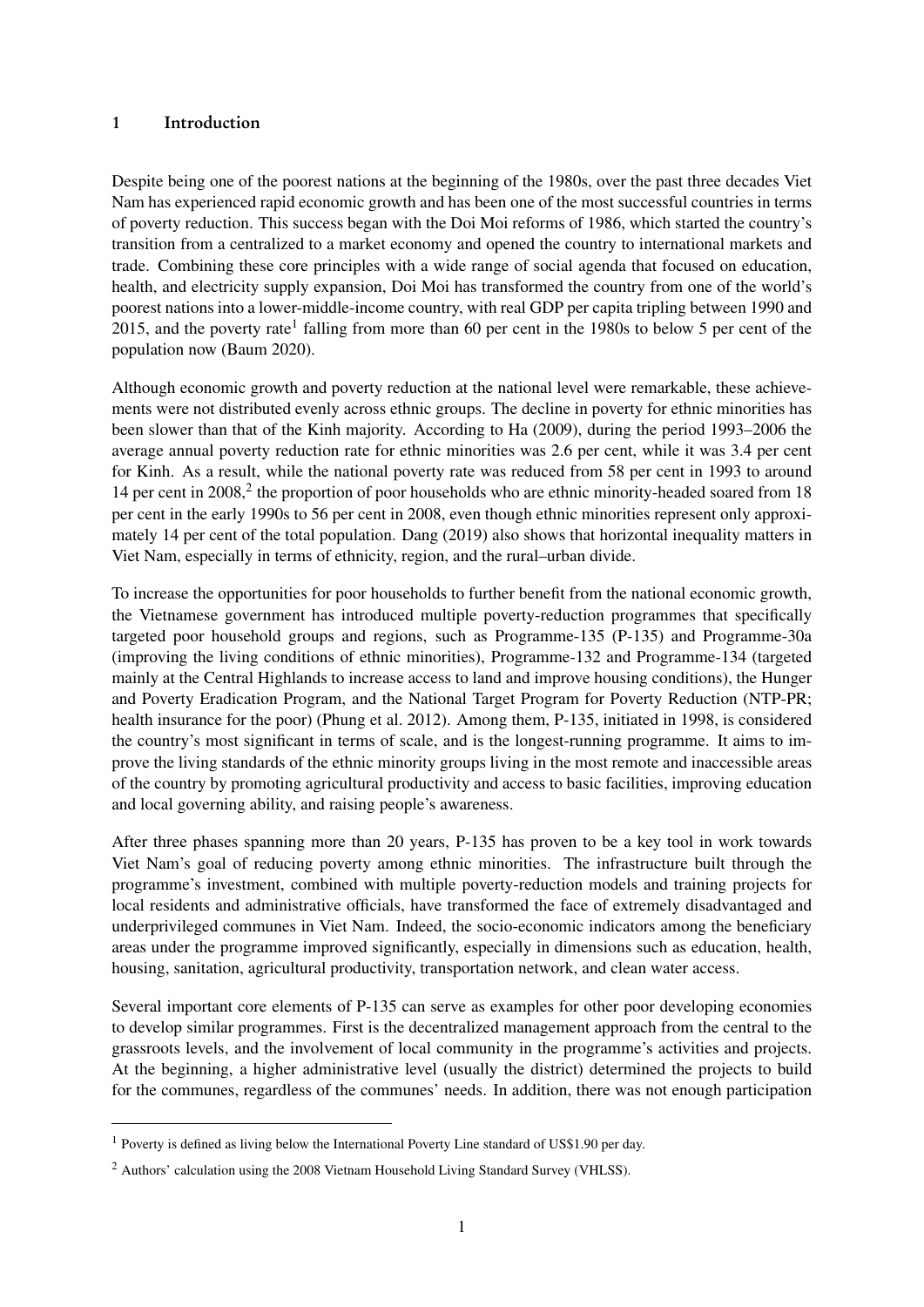from the local communities in the programme's implementation process, especially in the oversight and the management aspects. Consequently, resources were wasted and projects were underutilized or of substandard quality. However, starting from the second phase, local communities could decide on their own what projects would be built according to their actual needs instead of having to follow a higher administrative level. Furthermore, as more communication efforts were made, locals were encouraged and started to participate more in every aspect of P-135.

The success of P-135 highlighted the importance of a collaborative system between the Vietnamese government and international organizations. In the first phase of the programme there was no support from international communities. However, the promising results following the first phase changed this: international organizations and donors started to see the potential of the programme and began to provide support—first only technical assistance (designing the programme, setting up monitoring and evaluating systems, etc.) and then eventually providing substantial funding.

Three phases of P-135 show the need for an adequate classification system that can identify the right beneficiaries. By changing from using only geographical factors to using multidimensional poverty criteria to classify communes and areas into different levels, P-135 was able to determine the right target areas in which to invest, reducing wasteful resources and improving the effectiveness of the programme.

However, even though P-135 is considered to be successful, the programme still possesses some weaknesses and has not reached its full potential. The shortcomings arise from its structural organization, implementation process, and allocation of resources. First, in terms of structural organization, most evaluations of programme efficiency focused on descriptive statistics (number of structures built, etc.) and did not have a clear set of criteria taking into account the specific conditions, needs, and cultures of individual ethnic minority groups when evaluating the development progress of the target communes. As a result, the effectiveness of P-135 varies significantly across ethnic minority groups, and many projects were poor quality or underutilized. Second, in terms of implementation processes, there were many complications related to programme oversight due to an unclear chain of command, with too many different stakeholders and lack of clear regulations and guidance. In addition, the programme relied too heavily on subjective evaluations and direction from local authorities, many of which were ineffective due to their level of management ability or integrity. Third, in terms of funding, communes that receive P-135 funding receive less from other assistance programmes, hence creating a major difficulty in evaluating the actual impacts of P-135 and likely undermining the effectiveness of the programme. In addition, P-135 did not provide enough investment in many other development aspects beyond infrastructure, such as production development, settlement, or capacity-building. This disproportionate investment resulted in imbalanced development.

In this paper we provide an overview of P-135. We then examine in more detail the drivers of its success in reducing poverty and bridging the socio-economic gap between the country's majority and minorities. We also discuss the lessons and limitations of P-135 to provide a basis to replicate or scale up the programme nationally or internationally.

<span id="page-3-0"></span>The rest of the paper proceeds as follows: Section [2](#page-3-0) discusses the context of Viet Nam and the rationale for P-135. Section [3](#page-8-0) provides an overview of P-135 and its phases. Section [4](#page-17-0) discusses the factors that contribute to the success of P-135, while Section [5](#page-19-0) discusses its weaknesses. Section [6](#page-20-1) concludes.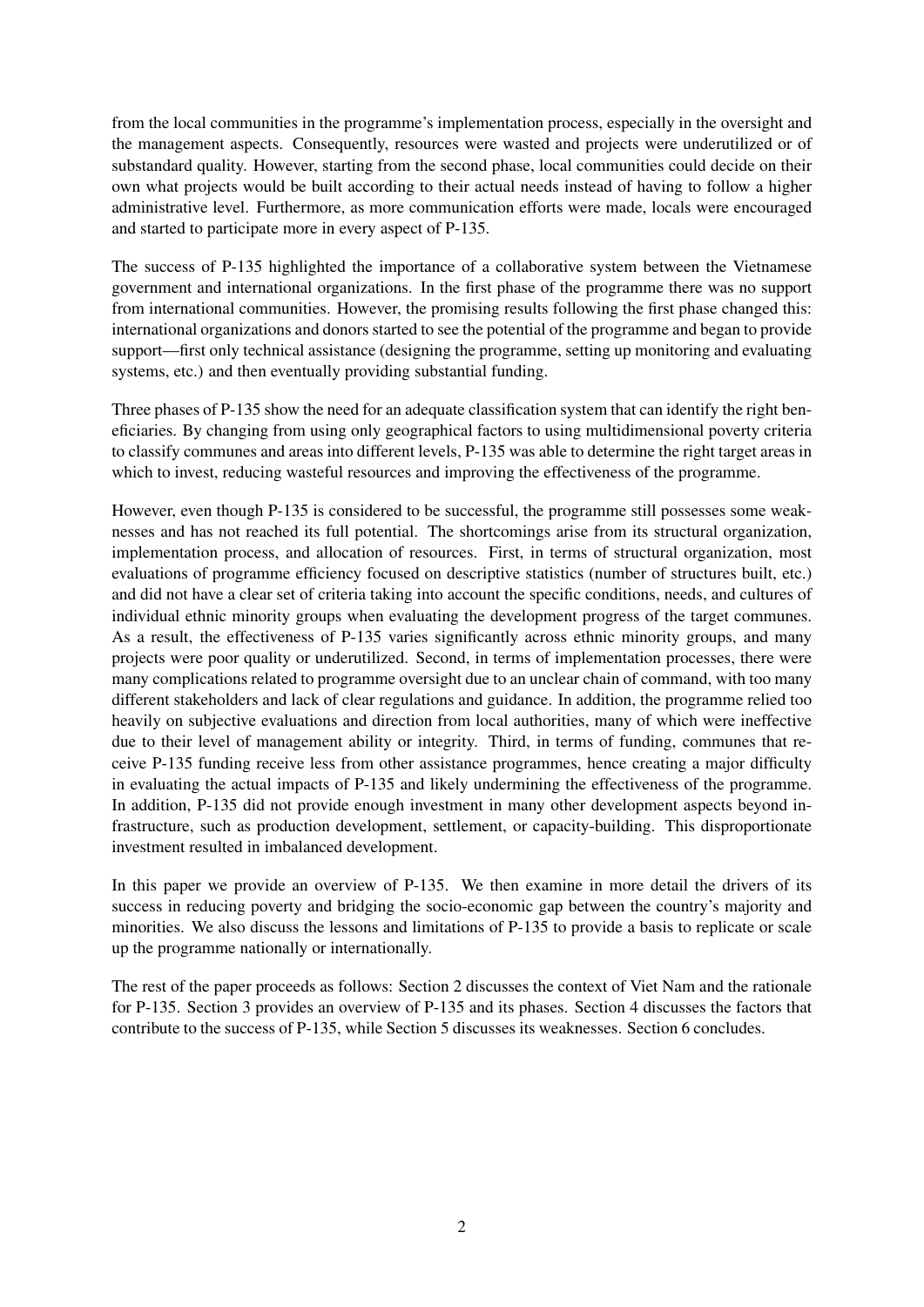## 2 The context of Viet Nam and the rationale for P-135

#### 2.1 The context of Viet Nam

In the 1980s Viet Nam was one of the poorest countries in the world. The national economic growth was stagnant, rice production was not sufficient to feed the fast-growing population, and most essential products, especially drugs and manufactured goods, were heavily dependent on subsidized imports from the Soviet Union [\(Glewwe et al.](#page-21-3) [2000\)](#page-21-3). The country carried a 'least developed nation' label, with a shrinking per capita income estimated to be between US\$180 and US\$300 per year, with unemployment of 20–30 per cent in combination with stumbling food production and massive inflation [\(Cima](#page-20-2) [1989\)](#page-20-2). In addition, the country's slow growth in school enrolment rates, combined with a high incidence of child malnourishment in this period placed Viet Nam in the same category as many of the poorest nations in Africa, Asia, and Latin America [\(Glewwe](#page-21-4) [2004\)](#page-21-4). Overall, there was little prospect for a brighter future and a higher level of welfare in Viet Nam.

However, the situation changed dramatically following the country's adoption of Doi Moi ('renovation'), a series of economic and political reforms. The reform process began in late 1986 [\(Glewwe](#page-21-4) [2004\)](#page-21-4) as the government's response to the country's dire economic performance. The reforms made fundamental policy changes that affected various important aspects of the Vietnamese economy at the time. In the agriculture sector the collective farm system was eliminated and the land was allocated to individual rural households. Households then had property rights to all the farm output after land taxes. Land rights were gradually relaxed, giving households more control over what to do with their allocated land. Price controls for agricultural products were also removed. In terms of inflation and macroeconomic stabilization, the central government reduced spending (mainly by closing or selling unprofitable state-owned enterprises) and modified the tax system to raise revenues [\(Glewwe](#page-21-4) [2004\)](#page-21-4). Regarding foreign trade and investment, the government took decisive action to integrate the Vietnamese economy into the international market. Restrictions on exports and imports were removed. Regulations regarding domestic and foreign investments were relaxed, encouraging private investment and allowing for foreign-owned enterprises. Diplomatic relations with the US were re-established and the embargo was lifted in 1995. Viet Nam joined multiple bilateral and multilateral trade agreements with the US, the European Economic Community, the Association of Southeast Asian Nations, and eventually the World Trade Organization. Major social aspects were also addressed, which saw significant changes particularly in healthcare and education.

Table [1](#page-5-0) shows the economic and social indicators descriptive statistics for four years: 1985, 1988, 1994, and 2000. Among these four years, the period 1985–88 reflects the country's performance before the Doi Moi reform policies were in place or taking effect. During this period, the country's GDP growth rate per capita was low relative to other East Asian countries, especially in the agriculture and services sectors. The industrial sector growth rate was unusually high (8.1 per cent), but this was mainly due to government subsidies, which led to a high national budget deficit and hyperinflation (7.1 per cent and 374 per cent, respectively) [\(Glewwe](#page-21-4) [2004\)](#page-21-4). In addition, most essential products, especially manufactured goods, relied on imports. Hence, the trade deficit was also sizeable, with the value of imports being nearly double that of exports in 1988.

However, in the late 1980s and the 1990s, the Vietnamese economy experienced a remarkable transformation after Doi Moi. Viet Nam became one of the most successful countries in the world in terms of economic growth. According to the World Bank's annual GDP growth data, Viet Nam's GDP growth rate averaged more than 7 per cent per year between 1990 and 1997, a great jump from 4.2 per cent between 1985 and 1988. The high growth rate, combined with a decline in population growth, meant GDP per capita growth nearly tripled, from 2.0 per cent in the mid-1980s to 5.0 per cent in the 1988–94 period and 5.7 per cent in 1994–2000 [\(Glewwe](#page-21-4) [2004\)](#page-21-4). The government deficit decreased by more than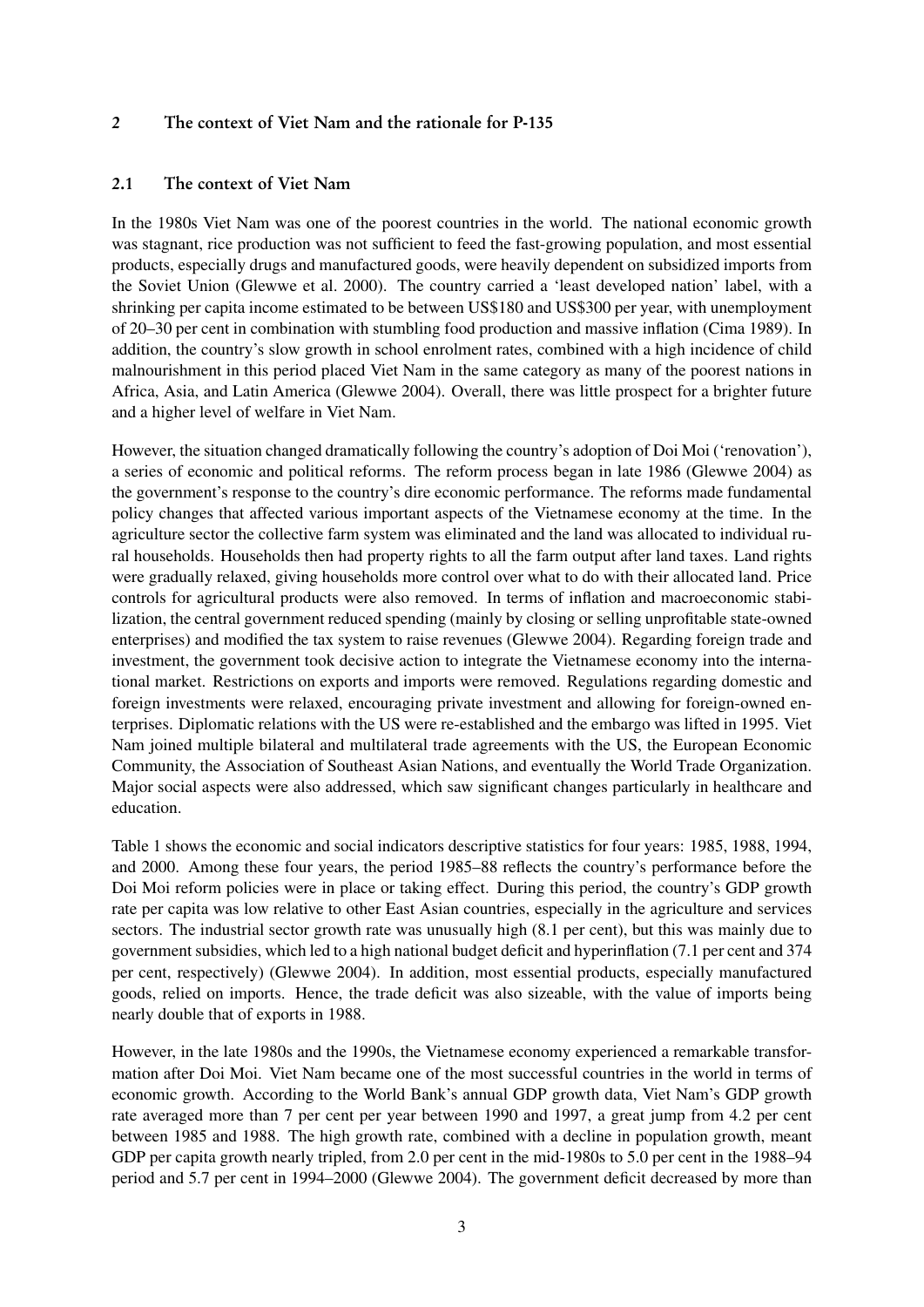half and inflation practically disappeared  $(-1.6$  per cent in 2000). The increase in rice production due to the changes in agricultural policies and the removal of trade barriers made Viet Nam the second biggest rice exporter by the end of the 1990s.

| Indicators                              | 1985    |            | 1988    |            | 1994    |            | 2000    |
|-----------------------------------------|---------|------------|---------|------------|---------|------------|---------|
| GDP (trillion dong, 1994 prices)        | 106.18  | [+4.2%]    | 119.96  | $[+6.9\%]$ | 178.53  | $[-7.4%]$  | 273.58  |
| Agriculture                             | 36.83   | [+1.8%]    | 38.87   | $[-3.9%]$  | 48.97   | [+4.4%]    | 63.35   |
| Industry                                | 26.40   | $[+8.1\%]$ | 33.35   | $[-7.5\%]$ | 51.54   | $[-11.1%]$ | 96.92   |
| Services                                | 42.95   | $[-3.6\%]$ | 47.74   | $[+8.5\%]$ | 78.03   | [+6.4%]    | 113.31  |
| Population (million)                    | 59.87   | [+2.1%]    | 63.73   | $[-1.8\%]$ | 70.82   | [+1.5%]    | 77.64   |
| GDP/capita (thousand dong, 1994 prices) | 1,774   | $[-2%]$    | 1,882   | $[-5%]$    | 2,521   | $[-5.7%]$  | 3,524   |
| Budget deficit (% of GDP)               |         |            | 7.1     |            | 3.0     |            | 2.8     |
| Inflation rate (%)                      | 91.6    |            | 374.4   |            | 9.5     |            | $-1.6$  |
| Exports (US\$ billion)                  | 0.50    | $[-13.4%]$ | 0.73    | $[-33.1%]$ | 4.05    | $[-23.6%]$ | 14.45   |
| Imports (US\$ billion)                  | 0.90    | $[+16.1%]$ | 1.41    | $[-24.5%]$ | 5.25    | $[+17.9%]$ | 14.07   |
| Trade balance (US\$ billion)            | $-0.41$ |            | $-0.68$ |            | $-1.20$ |            | $+0.38$ |
| Poverty rate (%)                        | 75.0    |            |         |            | 58.1    |            | 37.4    |
|                                         | (1984)  |            |         |            | (1998)  |            | (1998)  |
| School enrolment ratios (gross)         |         |            |         |            |         |            |         |
| Primary                                 | 103     |            | 104     |            | 113     |            | 106     |
| Secondary                               | 43      |            | 40      |            | 41      |            | 67      |
| Life expectancy                         | 65      |            | 66      |            | 68      |            | 69      |
| Child malnutrition                      |         |            |         |            | 51      |            | 34      |
| (stunting, %)                           |         |            |         |            | (1993)  |            | (1998)  |

<span id="page-5-0"></span>Table 1: Viet Nam's economic and social indicators over time

Source: [Glewwe](#page-21-4) [\(2004\)](#page-21-4), licence: CC BY 3.0 IGO.

The improvement in economic conditions also brought changes in social indicator performance. [Dollar](#page-21-5) [and Litvack](#page-21-5) [\(1998\)](#page-21-5) estimated that 75 per cent of Vietnamese were poor in 1984. The school retainment rate from primary to secondary school was low. Life expectancy was unusually high for a poor country, but was certainly accompanied by very high rates of child malnutrition [\(Glewwe](#page-21-4) [2004\)](#page-21-4). However, the rapid economic growth after the Doi Moi reform also translated into a sharp decrease in the poverty rate and improvements in various social aspects. The poverty rate dropped to 58 per cent in 1993 and 37 per cent in 1998. The secondary school enrolment rate increased from 40 per cent in the 1980s to 67 per cent in the year 2000. Life expectancy also increased steadily throughout the period. Child malnutrition, defined as low height for age, among children younger than five years of age also declined, from 51 per cent in 1993 to 34 per cent in 1998.

## 2.2 The inequality in growth and the rationale for P-135

Even though the Vietnamese economic transformation after Doi Moi was remarkable, the benefit was not distributed evenly across regions and ethnic groups. Unfortunately, there was no reliable micro-data in Viet Nam in the 1980s to examine the inequality. However, in the 1990s, with financial assistance from the United Nations Development Programme (UNDP) and Swedish International Development Agency (SIDA) and technical assistance from the World Bank, the Vietnamese General Statistical Office (GSO) conducted the 1992–93 and 1997–98 VLSS. The surveys produced extremely rich data sets for poverty and inequality (and other) analysis purposes. Tables [2](#page-6-0) and [3](#page-6-1) present information on the inequality in expenditure and consumption from two rounds of the survey.

Table [2](#page-6-0) shows that the average expenditure per capita increased by 43 per cent between 1993 and 1998. However, the increase for urban areas was 60 per cent while the increase for rural areas was only 30 per cent. Table 3 presents the change in the Gini coefficient and the Theil index in the 1990s. The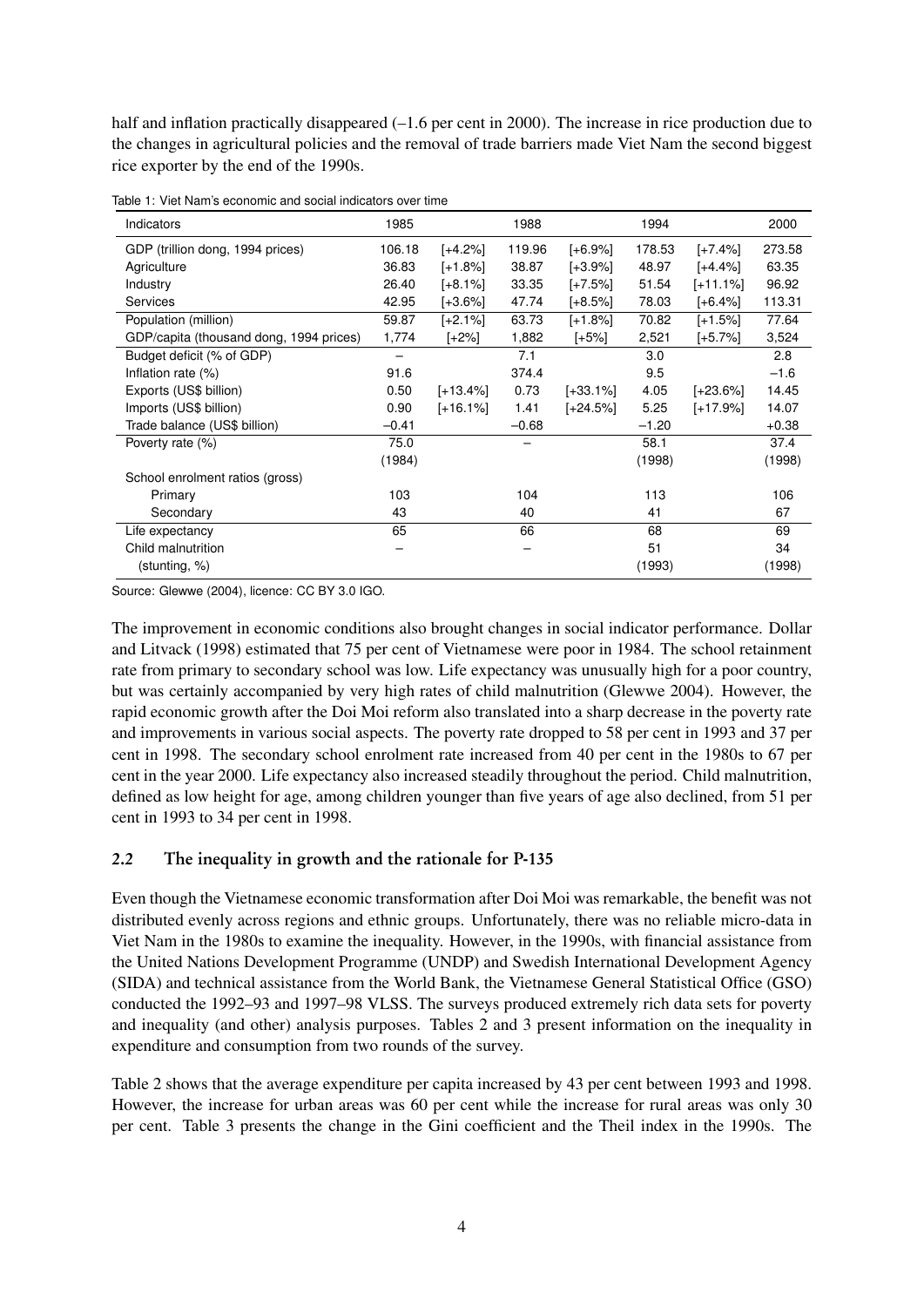Gini coefficient increased from 0.[3](#page-2-0)29 in 1993 to 0.352 in 1998, a 7 per cent increase. The Theil index,<sup>3</sup> another common measure of inequality, increased at a much faster rate of 17 per cent, from 0.197 in 1993 to 0.230 in 1998 (0.033-point increase). In panel A of Table [3](#page-6-1) the inequality within urban and rural groups increased slightly from 0.155 to 0.158 (2 per cent). However, the inequality due to the differences between mean expenditure for urban and rural areas increased by 71 per cent from 0.042 in 1993 to 0.072 in 1998. This means that the 17 per cent increase in the Theil index was predominantly contributed to the rise in inequality between urban and rural areas. In panel B of Table [3,](#page-6-1) the Theil index is decomposed into economic regions. There are seven main economic regions in Viet Nam: the Northern Uplands, the Red River Delta, the North Central Coast, the Central Coast, the Central Highlands, the Southeast, and the Mekong Delta. Between 1993 and 1998 the average inequality within each region only increased from 0.171 to 0.180 (5 per cent). On the other hand, the inequality between regions almost doubled from 0.026 to 0.05 (0.024-point increase). The increase in inequality between regions accounted for approximately three-quarters of the total change in the Theil index (0.024/0.033).

<span id="page-6-0"></span>Table 2: Expenditure per capita by urban and rural area, 1993 and 1998

|         | 1993  |         | 1998  |
|---------|-------|---------|-------|
| Urban   | 3.013 | [+ 60%] | 4.829 |
| Rural   | 1.669 | [+30%]  | 2,166 |
| Overall | 1.936 | [+43%]  | 2,764 |

Source: authors' creation based on [Haughton](#page-21-6) [\(2001\)](#page-21-6).

<span id="page-6-1"></span>Table 3: Inequality indices in Viet Nam in the 1990s

| Inequality index                    | 1993  | 1998  |
|-------------------------------------|-------|-------|
| Gini coefficient                    | 0.329 | 0.352 |
| Theil index                         | 0.197 | 0.230 |
| <b>Decomposition of Theil index</b> |       |       |
| A. Urban/rural                      |       |       |
| Within                              | 0.155 | 0.158 |
| Between                             | 0.042 | 0.072 |
| <b>B.</b> Regions                   |       |       |
| Within                              | 0.171 | 0.180 |
| Between                             | 0.026 | 0.050 |

Source: authors' compilation based on [Glewwe](#page-21-4) [\(2004\)](#page-21-4); [Glewwe et al.](#page-21-3) [\(2000\)](#page-21-3).

The fact that the increase in inequality in Viet Nam during the 1990s mostly came from inequality across regions and between urban and rural areas suggests that the benefits from the economic growth during this period were not distributed equally spatially. Hence, the reduction in poverty and the improvement in social indicators were not equal between areas. Table [4](#page-7-0) presents poverty incidence from the VLSS 1992–93 and VLSS 1997–98 by socio-economic characteristics. Overall, Viet Nam's national poverty rate (determined by household consumption expenditure level) fell from 58.1 per cent in 1993 to 37.4 per cent in just five years. Poverty reduction in urban areas was extremely impressive (from 25.1 per cent to 9.2 per cent). Despite the national economic growth, in rural areas, even though the poverty incidence dropped by more than 20 percentage points (from 66.4 to 45.5 per cent), almost half of the rural population were still poor.

Across regions, the most significant decline was in the Red River Delta (34.2 percentage points (pp)), North Central (26.5 pp), and South East (25.1 pp) regions. In contrast, the Central Coast and the Mekong River regions experienced a modest decrease in the poverty rate, at 14.4 pp and 10.2 pp, respectively. Overall, poverty declined in all seven economic regions. However, the poverty incidence in the Northern Uplands, the North Central, the Central Coast, the Central Highlands, and the Mekong River regions was

<sup>&</sup>lt;sup>3</sup> The advantage of the Theil index is that, when the population is divided into several mutually exclusive groups, the measures can be used to divide the total inequality into the inequality from the differences in the mean income between groups and within each group [\(Glewwe](#page-21-4) [2004\)](#page-21-4).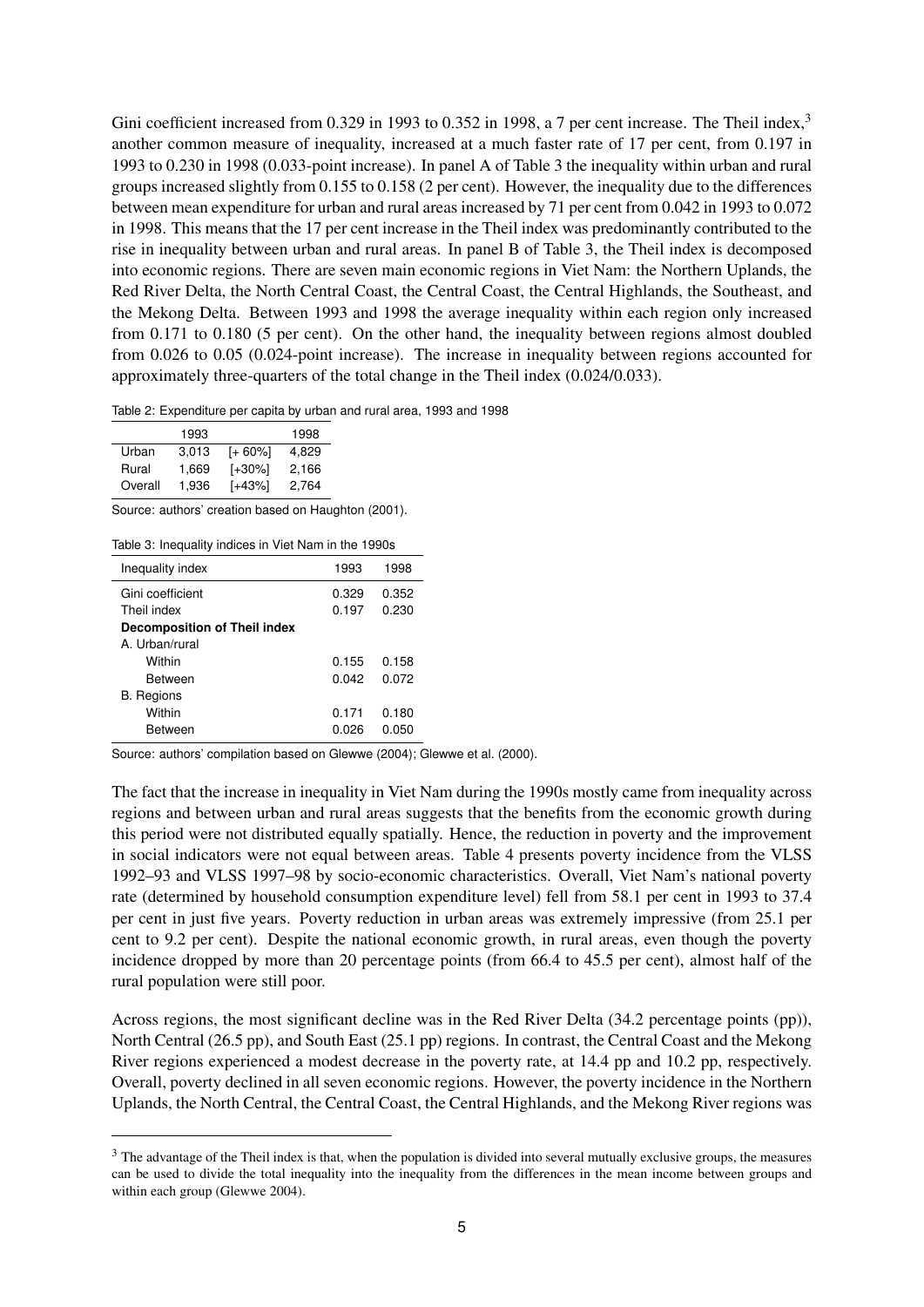still extremely high, especially in the Northern Uplands and the Central Highlands (>50 per cent), where the majority of ethnic minorities reside.

|                        | 1993 | 1998 |
|------------------------|------|------|
| <b>All Viet Nam</b>    | 58.1 | 37.4 |
| Urban/rural            |      |      |
| Urban                  | 25.1 | 9.2  |
| Rural                  | 66.4 | 45.5 |
| Region                 |      |      |
| Northern Uplands       | 78.6 | 58.6 |
| <b>Red River Delta</b> | 62.9 | 28.7 |
| North Central          | 74.5 | 48.0 |
| <b>Central Coast</b>   | 49.6 | 35.2 |
| Central Highlands      | 70.0 | 52.2 |
| South East             | 32.7 | 7.6  |
| Mekong River           | 47.1 | 36.9 |
| Ethnic group           |      |      |
| Vietnamese (Kinh)      | 55.1 | 31.7 |
| Tay                    | 81.3 | 63.8 |
| Thai                   | 82.3 | 71.1 |
| Chinese                | 11.8 | 8.4  |
| Khorme                 | 75.4 | 57.5 |
| Muong                  | 89.6 | 80.6 |
| Nung                   | 91.8 | 72.0 |
| H'mong                 | 100  | 91.8 |
| Dao                    | 88.5 | 100  |
| Other                  | 90.0 | 75.8 |
|                        |      |      |

<span id="page-7-0"></span>Table 4: Poverty rate (%) by year and socio-characteristics

Note: the general poverty line (food + non-food) for 1993 was VND1,160,363 and for 1998 was VND 1,789,871. Source: [Glewwe et al.](#page-21-3) [\(2000\)](#page-21-3), licence: CC BY 3.0 IGO.

Indeed, among ethnic groups, in 1998 the Kinh majority and Chinese had the lowest poverty rate. Even though the rate also reduced for most other ethnic minorities between 1993 and 1998, their poverty incidences were still extreme (for example: Dao, 100 per cent; H'mong, 91.8 per cent; Moung, 80.6 per cent; Nung, 72.0 per cent). The differences in the poverty rates and the poverty reduction rates across ethnic groups are presented in Figure [1.](#page-8-1) There were also disparities between the ethnic minority and the majority in other socio-economic development indicators. As shown later in Table [7,](#page-12-0) in 1998, 32.9 per cent and 75.5 per cent of the ethnic majority households had access to safe drinking water and electricity, respectively. These statistics were only 11.6 per cent and 47 per cent for ethnic minority households. There was also a 10 pp majority–minority gap in the net enrolment rate for primary school, 28 pp gap for lower secondary school, and 18 pp gap for upper secondary school. Minority households also experienced lower availability of social and health assistance. As the numbers show, minorities were disadvantaged relative to the Kinh majority and the Chinese ethnic group.

The natural question, then, is what are the reasons for ethnic inequality in Viet Nam? [Van de Walle and](#page-21-7) [Gunewardena](#page-21-7) [\(2001\)](#page-21-7) show that there are two main sources. The first one is due to the general geographical factor. Minorities tend to live in more remote areas with less productive land, difficult terrain, poor infrastructure, less access to the market economy, education, and healthcare, and many fewer non-farm employment opportunities. Second, the authors argue that even within the same geographical areas, geographic characteristics matter more to minorities, and the geographic effects are correlated with their other characteristics. Specifically, living in areas with worse condition tends to be associated with less rewarding non-geographic household characteristics, and this effect is more substantial for minorities [\(Van de Walle and Gunewardena](#page-21-7) [2001\)](#page-21-7).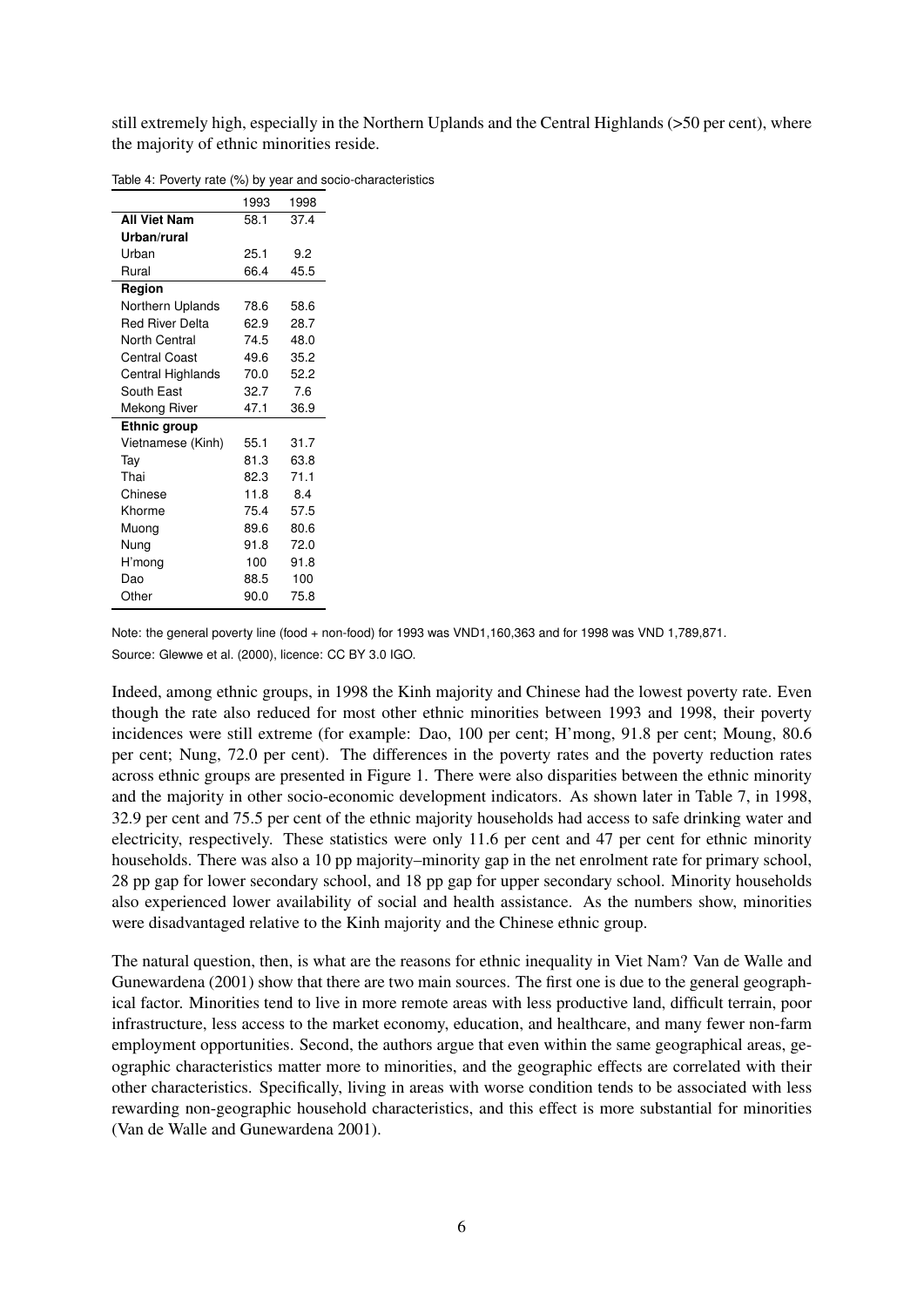<span id="page-8-1"></span>



Source: [World Bank](#page-21-8) [\(2012\)](#page-21-8), licence: CC BY 3.0 IGO.

With the goal 'No One Left Behind', the Vietnamese government has introduced multiple povertyreduction programmes to assist in development for ethnic minorities and to bridge the gap between the minorities and the majority. These programmes address a wide range of socio-economic issues, such as living conditions of ethnic minorities (P-135 and Programme-30a), increasing access to land and improving housing conditions (Programme-132 and Programme-134), health insurance for the poor (NTP-PR), and hunger and poverty eradication (HERP) [\(Phung et al.](#page-21-2) [2012\)](#page-21-2). Among them, P-135, initiated in 1998, is considered the country's most significant in terms of scale and is currently the longest-running programme. The programme aims to improve the living standards of ethnic minority groups living in extremely disadvantaged areas of the country by tackling direct issues that hinder their development progress, such as poor infrastructure, low agriculture activity, poor access to healthcare and education, and reduced local governing ability.

## <span id="page-8-0"></span>3 Programme-135

## 3.1 Overview of the extremely disadvantaged communes

Viet Nam is a very diverse country with 54 different ethnicities, each of which has its own unique language and culture. The Kinh majority accounts for approximately 86 per cent of the total population. The Tay, Thai, Muong, Khmer, Nung, Mong, and Dao account for about 10 per cent. Minority group populations, especially those with low numbers, are concentrated in mountainous areas and highlands, where they face difficult natural circumstances and have little access to basic infrastructure, public services, and the market economy [\(Baulch et al.](#page-20-3) [2012;](#page-20-3) [Imai et al.](#page-21-9) [2011;](#page-21-9) [Van de Walle and Gunewardena](#page-21-7) [2001\)](#page-21-7). As a result, minority groups are often highly disadvantaged in terms of socio-economic development.

According to the Committee for Ethnic Minority Affairs (CEMA 2005),<sup>[4](#page-2-0)</sup> among the administrative units (province, district, commune), those in which at least two-thirds of the total area has a slope of 25 degrees or more or are located at an altitude of at least 200 metres above sea level are classified as mountainous, whereas those areas with an altitude of at least 600 metres above sea level and in which ethnic minorities

<sup>4</sup> CEMA is a Vietnamese ministry-level government agency that oversees the state management of ethnic minority affairs. CEMA represents the voice of ethnic minorities in the government and is headed by a member of an ethnic minority.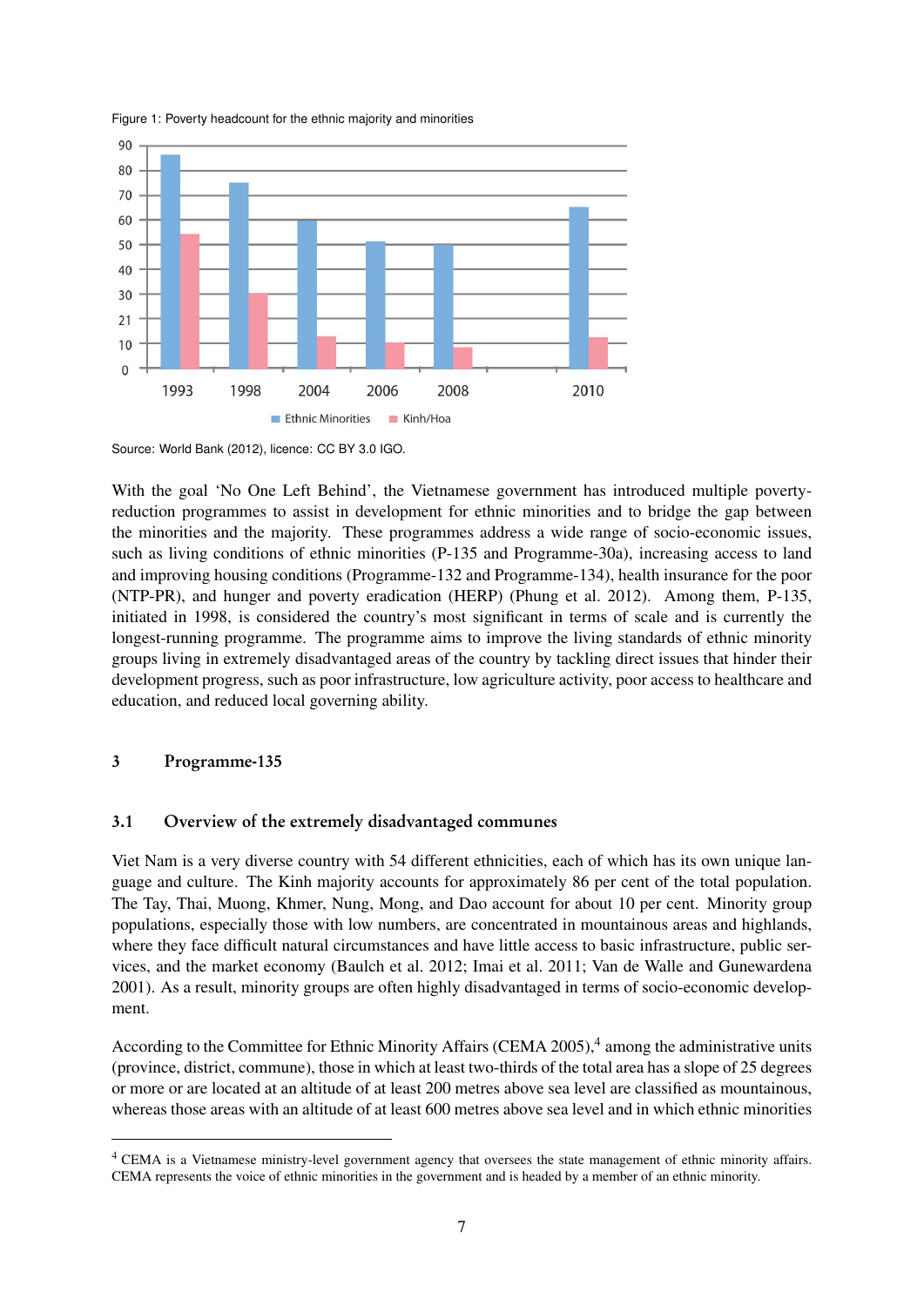constitute a majority of the population are classified as highland. In the first half of the 1990s only these geographical characteristics and natural features were used to determine qualifications to implement and apply socio-economic development programmes. However, these criteria only consider natural features, not the actual socio-economic conditions of the areas. As such, the development programmes in this period did not have the right target beneficiaries as the socio-economic levels varied substantially even within the same geographical category. Therefore, the Committee for Ethnic Minority and Mountainous Areas (CEMMA) issued a new classification of mountainous areas and highlands in 1996.<sup>[5](#page-2-0)</sup> To determine the level of development in an area, the new classification combined major features: natural geographical characteristics, basic infrastructure, social factors, production conditions, residential location within the area, and living conditions. The communes in mountainous and highland areas were classified into three different development zones according to their level of socio-economic conditions:

- Zone I: relatively better-off and stable areas;
- Zone II: disadvantaged but temporarily stable areas; and
- Zone III: underprivileged and extremely disadvantaged areas.

The classification into three zones using both geographical characteristics and multiple socio-economic criteria was critical in helping the government to formulate suitable development plans for each area, with special attention given to the most disadvantaged groups—that is, those in Zone III.

According to CEMA [\(2005\)](#page-20-4), in the mid-1990s there were 1,557 communes in mountainous and remote border areas and former revolutionary bases, with a total population of 4,533,598 people in 799,034 households, which classified into Zone III (more communes in the delta areas that had ethnic minority populations were added later, bringing the total number of communes in Zone III to 1,715). The communes in Zone III were characterized by the lack of productive agricultural land and populations that relied on subsistence farming; lack of access to clean water; lack of access to basic healthcare and education; and lack of basic physical and social infrastructure. The Vietnamese GSO [\(Committee for](#page-20-4) [Ethnic Minority Affairs](#page-20-4) [2005\)](#page-20-4) estimated that more than 50 per cent of the communes in Zone III did not have access to the national power grid; 40 per cent of the population did not have access to clean water; as many as 600 communes did not have all-weather road access to the commune centre; 800 communes did not have a basic clinic; almost half of the communes did not have a primary school or sufficient classroom capacity; 900 communes did not have a market; and two-thirds of the dwelling houses were under construction. Hence, these areas were in urgent need of a comprehensive and integrated socioeconomic development programme to assist and promote sustainable development. As a result, P-135 was formulated via Decision No. 135/1998/QD-TTg and signed by the Vietnamese prime minister on 31 July 1998.

## 3.2 Overview of P-135

The Socio-economic Development of the Most Vulnerable Communes in Ethnic Minority and Mountainous Areas in Vietnam programme, or P-135, was designed in 1997 and approved by the central government in 1998. The programme has been through three phases and is still ongoing, making it the most significant and longest-running poverty-reduction programme in the country's history. The programme was designed by a collaboration between the Vietnamese Ministry of Investment and Planning and CEMA, with help from other relevant government agencies and international organizations. It is managed by the 'Steering Committee for Socio-economic Development Programme for Extremely Disadvantaged Communes in Mountainous and Remote Areas'.[6](#page-2-0)

<sup>5</sup> CEMMA's Circular No. 41/UB-TT of 8 January 1996.

<sup>6</sup> The committee is led by a vice prime minister and the chief of CEMA.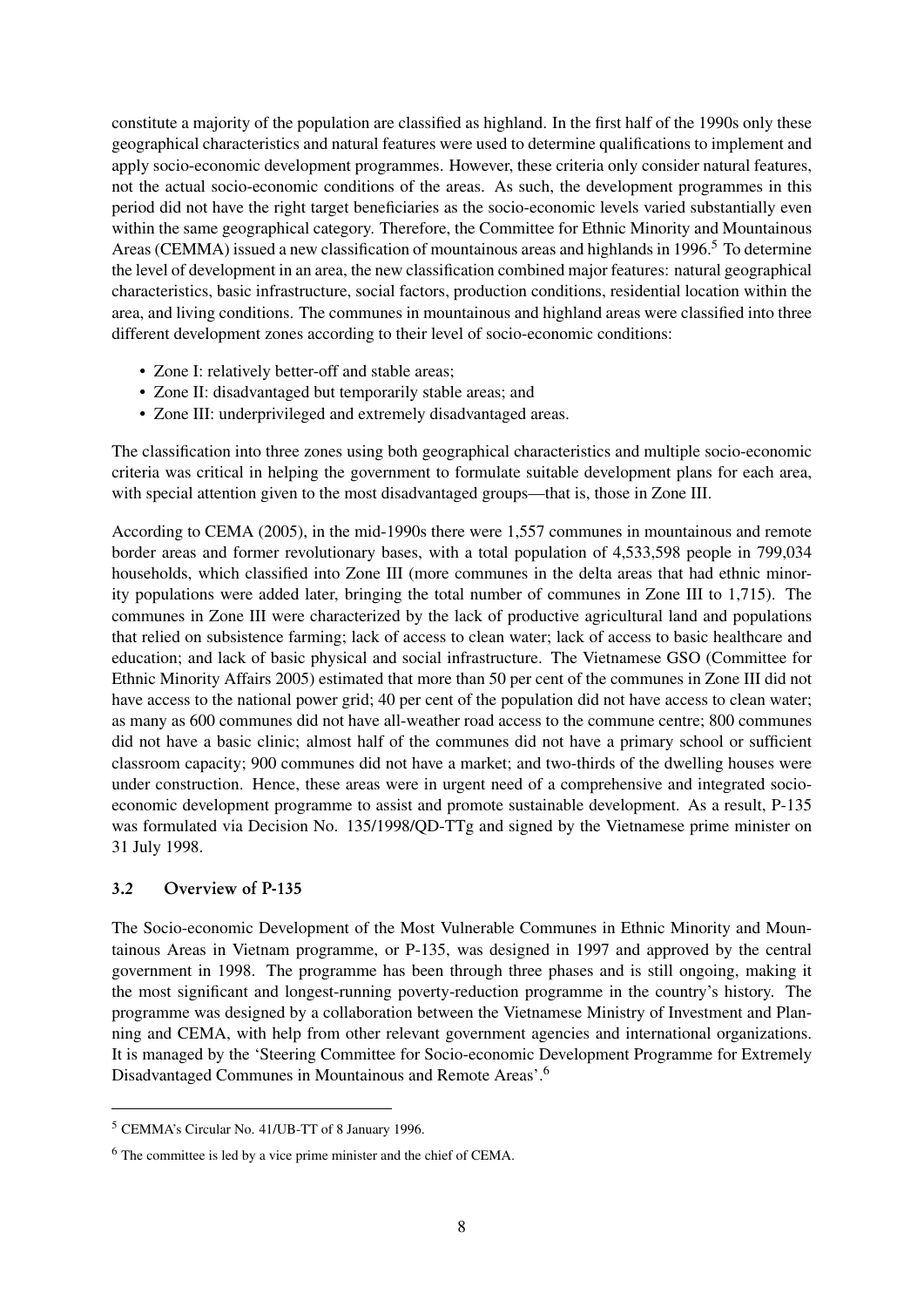P-135's overall objectives are: (1) to accelerate production and promote market-oriented and agricultural development; (2) to eradicate hunger and reduce the poverty rate in the targeted areas to below 30 per cent; and (3) to improve the socio-cultural lives of ethnic minorities to narrow the gaps in living standards between 's ethnic groups and regions [\(Ha](#page-21-0) [2009\)](#page-21-0).

In order to achieve its goal, the programme's overall structure comprises four main components:

- 1. Infrastructure development: to assist in developing local infrastructure to ensure all communes have at least basic infrastructure and facilities, and to improve all households' access to this infrastructure.
- 2. Production development: to provide ethnic minorities with new knowledge and production practices to improve skills and boost agricultural productivity.
- 3. Capacity-building: to provide training to local leaders and their staff to ensure they have adequate skills and knowledge to manage and carry out poverty-reduction programmes; to encourage and provide incentives for residents to participate in and supervise the projects in their communities.
- 4. Improve socio-cultural standards and access to public services: to expand and improve access to essential social and public services, such as clean water, sanitation, healthcare, and primary and secondary education.

## 3.3 Phase I (1998–2005)

The first phase of P-135 (P-135-I) was approved in 1998 for seven years (1998–2005). The total government (central and local) and donor funding for the programme during this period exceeded VND10,000 billion (US\$620 million). The targeted beneficiaries were the most underprivileged and extremely disadvantaged ethnic minorities and mountainous communes and villages, selected through the specified criteria for Zone III, including geographical characteristics, population size, poverty rate, existing physical and social infrastructure, and social indicators (healthcare, education, infant mortality rate, maternal mortality rate, etc.). Table [5](#page-10-0) shows the number of communes under P-135 in the period 1999–2005. When the programme started, P-135 included more than 1,000 communes classified under Zone III, and 188 border communes. However, the number of targeted communes increased over the years because during the categorization of the three zones, local authorities in many areas did not adhere to the formal guidelines and made insufficient objective adjustments, and hence misclassified communes facing special difficulties into a better zone [\(Committee for Ethnic Minority Affairs](#page-20-4) [2005\)](#page-20-4). By the end of the first phase there were 2,410 communes under the programme, representing nearly one-quarter of all communes nationwide and 15 per cent of the total population [\(Ha](#page-21-0) [2009\)](#page-21-0).

<span id="page-10-0"></span>

|  | Table 5: Number of communes under P-135 in the period 1999-2005 |  |  |  |
|--|-----------------------------------------------------------------|--|--|--|
|  |                                                                 |  |  |  |

|                                  | 1999  | 2000  | 2001  | 2002  | 2003  | 2004  | 2005  |
|----------------------------------|-------|-------|-------|-------|-------|-------|-------|
| Extremely disadvantaged communes | 1.012 | 1.490 | 1.884 | 1.907 | 1.907 | 1.919 | 1.938 |
| Border communes                  | 188   | 388   | 388   | 388   | 388   | 388   | 389   |
| Ex-revolutionary base communes   | O     |       | 53    | 67    | 67    | 67    | 83    |
| Total                            | 1.200 | 1.878 | 2.325 | 2.362 | 2.374 | 2.374 | 2.410 |

Source: authors' compilation based on [Committee for Ethnic Minority Affairs](#page-20-4) [\(2005\)](#page-20-4).

The first phase focused on the following aspects: (1) improving and developing local villages' and communes' basic infrastructure and facilities; (2) providing support for production development; and (3) providing training to grassroots officials.

Improving and developing infrastructure was the focus of the first phase and it took the overwhelmingly majority of the total funding for P-135-I. The total investment capital from the central state budget for communal and commune clusters' infrastructure projects in extremely difficult areas in the period 1999–2005 was VND8,434 billion, in addition to more than VND500 billion that was mobilized locally [\(Committee for Ethnic Minority Affairs](#page-20-4) [2005\)](#page-20-4). The programme's investment projects comprised eight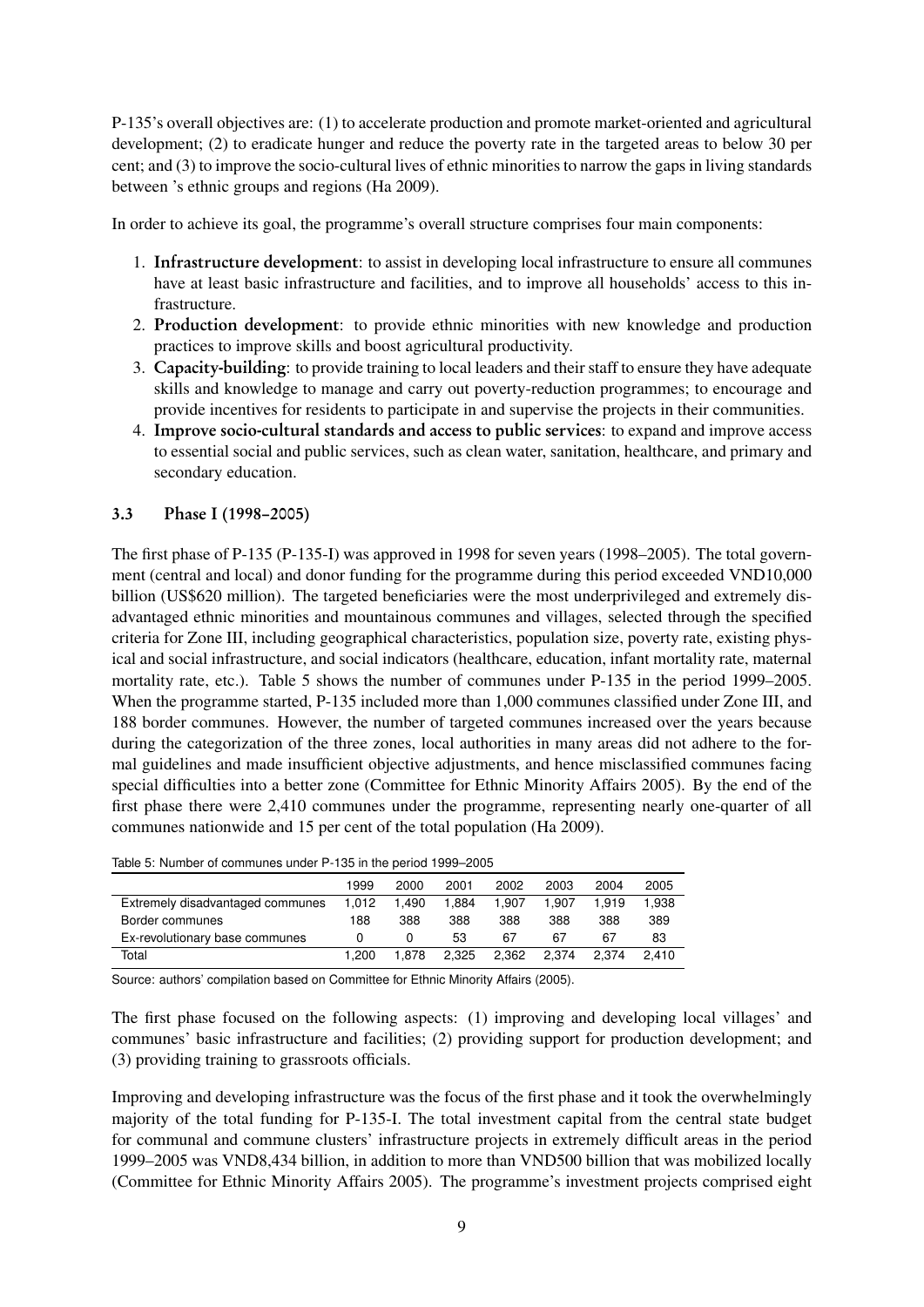main types of infrastructure: transportation, irrigation, schools, clinics, clean water supplies, electricity supply, markets, and reclamation. Table [6](#page-11-0) presents the total communal projects that were completed in the first phase of P-135. Seven years after implementation, there were more than 20,000 communal facilities completed under the programme. Of these, transportation accounted for one-third of the total number of projects, schools accounted for one-quarter, irrigation infrastructure accounted for 17 per cent (or 3,608 projects), electricity and water facilities accounted for approximately 20 per cent, and clinics, markets, reclamation, and some others accounted for the rest. In addition to the communal projects, 498 commune cluster infrastructure facilities were also built.

| Number of facilities | Percentage of total facilities | Percentage of total investment |
|----------------------|--------------------------------|--------------------------------|
| 20,026               | 100                            | 100                            |
| 6,652                | 33.35                          | 40.28                          |
| 3,608                | 17.08                          | 17.08                          |
| 4,654                | 24.08                          | 22.79                          |
| 2,346                | 12.02                          | 5.84                           |
| 1,298                | 7.94                           | 7.94                           |
| 487                  | 1.72                           | 1.72                           |
| 237                  | 0.97                           | 1.2                            |
| 426                  | 2.44                           | 0.5                            |
| 318                  | 0.4                            | 2.65                           |
|                      |                                |                                |

<span id="page-11-0"></span>Table 6: Number of communal infrastructure projects under P-135-I

Source: [Committee for Ethnic Minority Affairs](#page-20-4) [\(2005\)](#page-20-4).

Agriculture assistance for the P-135 communes also provided the locals with a new way to exploit their natural advantages. Before 2001, P-135 did not have a specific budget for developing agricultural production. In the period 2001–05 the central government allocated more than VND60 billion (approximately US\$3.75 million) for agriculture improvement purposes, such as agriculture and forestry extension, afforestation, and forest products development and utilization programmes. After seven years of the programme, irrigation areas and staple-food crops productivity had increased significantly. According to the statistics from the [Committee for Ethnic Minority Affairs](#page-20-4) [\(2005\)](#page-20-4), investment in irrigation projects increased irrigation capacity for more than 40,000 hectares of cultivation land and about 2,000 hectares of reclamation land. In addition, new cultivation and production practices, combined with higher-yield crop varieties and better livestock breeds, enabled communes in extreme difficulty to eliminate the problem of chronically hungry households, obtain food stability, and increase the average self-sufficient food supply from 286 kg per person in 1998 to 320 kg per person in 2004, with some areas exceeding 500 kg per person.

Another primary goal of the programme was to provide training to improve and strengthen local public and social administrative officials' ability to manage and overview projects under the programme, and to promote poverty reduction and sustainable development in their areas. By the end of 2004, the [Committee for Ethnic Minority Affairs](#page-20-4) [\(2005\)](#page-20-4) estimated that as many as 1,080 training courses were conducted, with a total number of more than 155,000 entries. As a result, grassroots officials' abilities improved significantly, and provide a foundation for many communes to implement their own projects and be their own investment owners later in the programme.<sup>[7](#page-2-0)</sup>

Table [7](#page-12-0) presents socio-economic indicators for the ethnic majority and minority groups for the period under P-135-I (1998–2006). Even though there was still a large development gap between the minorities (panel A) and the majority (panel B), the indicators for the ethnic minority group improved tremendously over the years. The poverty headcount decreased from 75 per cent in 1998 to 52 per cent in 2006.

 $<sup>7</sup>$  At the start of the programme's phase II, 21.54 per cent of the infrastructure projects had communes as investment owners</sup> and 70 per cent of communes had project management boards.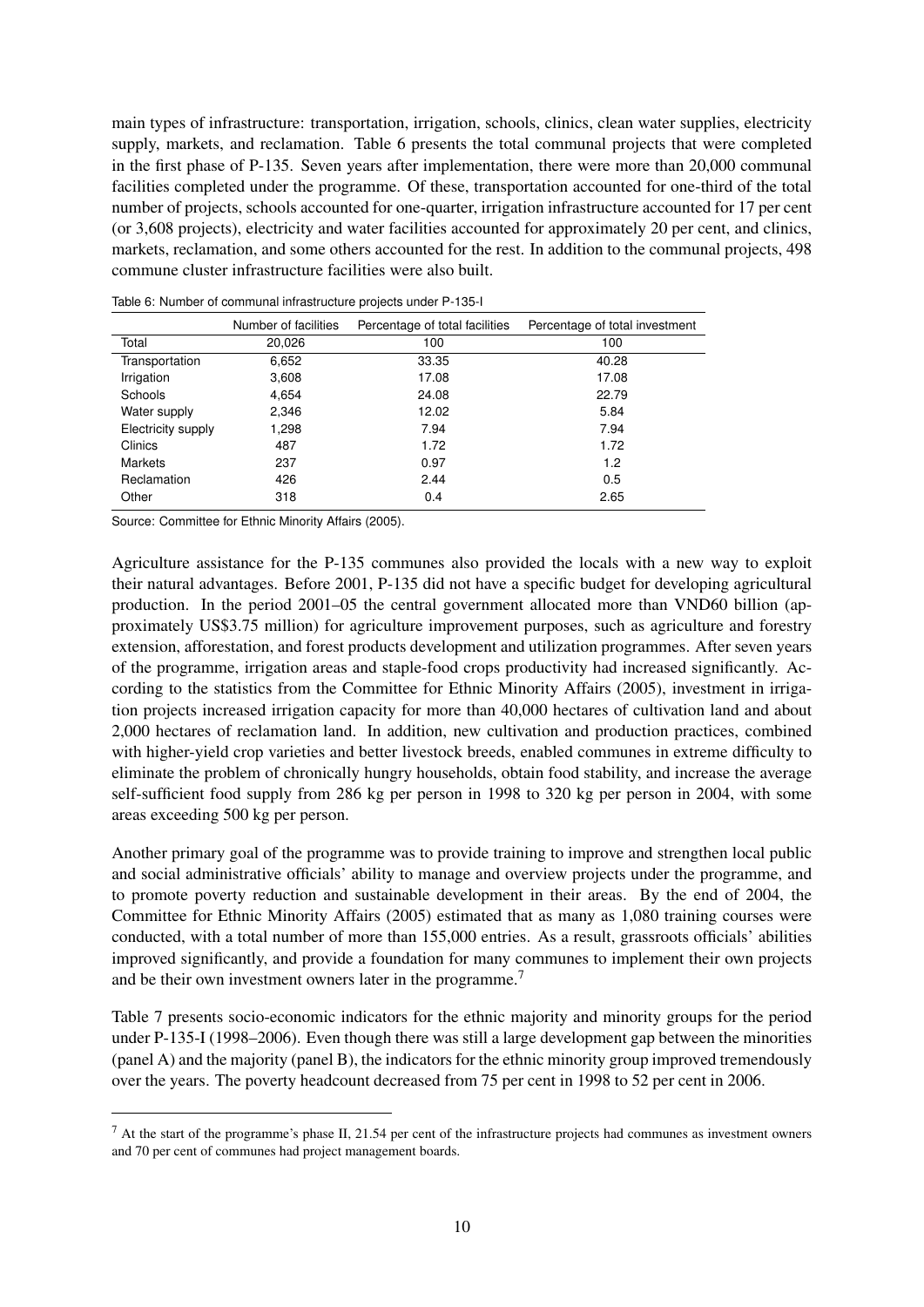|                                                  |                               |                          | Panel A: minority                      |               | Panel B: majority                      |                          |                          |              |
|--------------------------------------------------|-------------------------------|--------------------------|----------------------------------------|---------------|----------------------------------------|--------------------------|--------------------------|--------------|
|                                                  | 1998                          | 2002                     | 2004                                   | 2006          | 1998                                   | 2002                     | 2004                     | 2006         |
| Poverty headcount (%)                            | 75                            | 69                       | 61                                     | 52            | 31                                     | 23                       | 14                       | 10           |
| Nutrition indicators for children                |                               |                          |                                        |               |                                        |                          |                          |              |
| under five $(\%)$                                |                               |                          |                                        |               |                                        |                          |                          |              |
| <24 months                                       |                               |                          |                                        |               |                                        |                          |                          |              |
| Stunting                                         | 35                            | $\overline{\phantom{a}}$ | $\qquad \qquad \blacksquare$           | 33            | 34                                     |                          |                          | 27           |
| Wasting                                          | 13                            |                          |                                        | 18            | 11                                     |                          |                          | 15           |
| $>= 24$ months                                   |                               |                          |                                        |               |                                        |                          |                          |              |
| Stunting                                         | 54                            |                          | $\qquad \qquad -$                      | 57            | 53                                     | $\overline{\phantom{0}}$ | -                        | 37           |
| Wasting                                          | 11                            |                          | $\overline{\phantom{0}}$               | 10            | 12                                     | $\overline{\phantom{0}}$ |                          | 11           |
| Access to public services in rural areas         |                               |                          |                                        |               |                                        |                          |                          |              |
| Safe drinking water (% households)               | 11.6                          |                          | $\overline{\phantom{0}}$               | 55.6          | 32.9                                   | $\overline{\phantom{0}}$ | —                        | 88.4         |
| Mains electricity (% households)                 | 47                            |                          | $\overline{\phantom{0}}$               | 79.7          | 75.5                                   |                          |                          | 97.3         |
| Preferential loans (% households)                | 17                            |                          | —                                      | 15.4          | 10                                     | —                        |                          | 5            |
| Percentage of household receiving                |                               |                          |                                        |               |                                        |                          |                          |              |
| social assistance payment (%)                    |                               |                          |                                        |               |                                        |                          |                          |              |
| Social protection transfers ('000s VND)          | 284                           |                          | -                                      | 804           | 485                                    | -                        |                          | 1,152        |
| Health assistance                                | 13                            |                          | $\overline{\phantom{0}}$               | 31.5          | 18.3                                   |                          | —                        | 10.3         |
| Social assistance (A)                            | 7.8                           |                          | $\overline{\phantom{0}}$               | 15.4          | 10.6                                   |                          | $\overline{\phantom{0}}$ | 11.2         |
| Social insurance (B)                             | 6.6                           |                          |                                        | 3.8           | 9.8                                    |                          |                          | 6            |
| Social protection payments (A+B)                 | 13.8                          |                          | $\overline{\phantom{0}}$               | 18.5          | 18.8                                   | —                        | —                        | 16           |
| <b>Access to infrastructure</b>                  |                               |                          |                                        |               |                                        |                          |                          |              |
| Proportion (%) of communes that have             |                               |                          |                                        |               |                                        |                          |                          |              |
| Factories/enterprises within 10 km               |                               | 33                       |                                        | 40            |                                        | 71                       |                          | 74           |
| Mains electricity                                | $\overline{\phantom{0}}$      | 62                       | $\overline{\phantom{0}}$               | 95            | $\qquad \qquad -$                      | 98                       | $\overline{\phantom{0}}$ | 100          |
| Distance (km) from village to                    |                               |                          |                                        |               |                                        |                          |                          |              |
| Closest hospital                                 |                               | 19.04                    | $\qquad \qquad -$                      | 4.63          | $\qquad \qquad -$                      | 10.22                    | $\overline{\phantom{0}}$ | 3.68         |
| Primary school                                   | $\overline{\phantom{0}}$      | 1.77<br>3.68             |                                        | 1             | $\qquad \qquad -$                      | 0.87                     |                          | 0.73<br>1.44 |
| Lower secondary school<br>Upper secondary school | —                             | 11.42                    | $\qquad \qquad -$                      | 2.23<br>10.12 | $\qquad \qquad -$<br>$\qquad \qquad -$ | 1.93<br>5.65             | —                        | 4.98         |
| Road that cars can travel on                     | -<br>$\overline{\phantom{0}}$ | 0.89                     | $\qquad \qquad -$<br>$\qquad \qquad -$ | 0.81          | $\qquad \qquad -$                      | 0.81                     |                          | 0.6          |
| Public transport                                 |                               | 11.5                     | —                                      | 6.16          | $\qquad \qquad -$                      | 2.96                     | -                        | 1.93         |
| Post office                                      |                               | 8.62                     | —                                      | 4.84          | -                                      | 2.16                     | $\qquad \qquad -$        | 1.8          |
| Gross and net enrolment rates                    |                               |                          |                                        |               |                                        |                          |                          |              |
| for rural areas                                  |                               |                          |                                        |               |                                        |                          |                          |              |
| Net enrolment rates                              |                               |                          |                                        |               |                                        |                          |                          |              |
| Primary school                                   | 83.1                          | 82.4                     | 84.3                                   | 85.3          | 93.9                                   | 91.7                     | 93.9                     | 93.4         |
| Lower secondary school                           | 36.1                          | 50.3                     | 56                                     | 63.6          | 64.1                                   | 77.3                     | 80.1                     | 84.4         |
| Upper secondary school                           | 7.4                           | 18.3                     | 26.5                                   | 30.2          | 26                                     | 42.8                     | 50.5                     | 58.7         |
| <b>Gross enrolment rates</b>                     |                               |                          |                                        |               |                                        |                          |                          |              |
| Primary school                                   | 124.7                         | 120.5                    | 114.3                                  | 107.5         | 116.2                                  | 115                      | 106.8                    | 102.2        |
| Lower secondary school                           | 57.4                          | 75.4                     | 85.9                                   | 89            | 81.7                                   | 93.2                     | 93.7                     | 95.4         |
| Upper secondary school                           | 15.7                          | 31                       | 45.8                                   | 51.7          | 35.3                                   | 59.7                     | 67.7                     | 73.3         |

<span id="page-12-0"></span>Table 7: Socio-economic indicators for ethnic minority and majority groups

Source: authors' calculations based on data from the Vietnam Living Standard Survey 1998 and Vietnam Households Living Standard Surveys 2002, 2004, and 2006.

In terms of basic infrastructure, only 11.6 per cent of households had access to safe drinking water in 1998. This figure increased by 44 pp and reached 55.6 per cent in 2006. The percentage of households that had access to electricity increased by 32 pp, from 47 per cent in 1998 to 79.7 per cent in 2006. The proportion of communes with factories/enterprises within 10 km and with electricity increased by 7 pp and 33 pp, to 40 per cent and 95 per cent, respectively, in 2006. The average distance from the villages to the closest public facilities (schools, hospitals, car roads, post offices, or public transport) decreased drastically between 2002 and 2006, especially the distance to the closest hospital (–75 per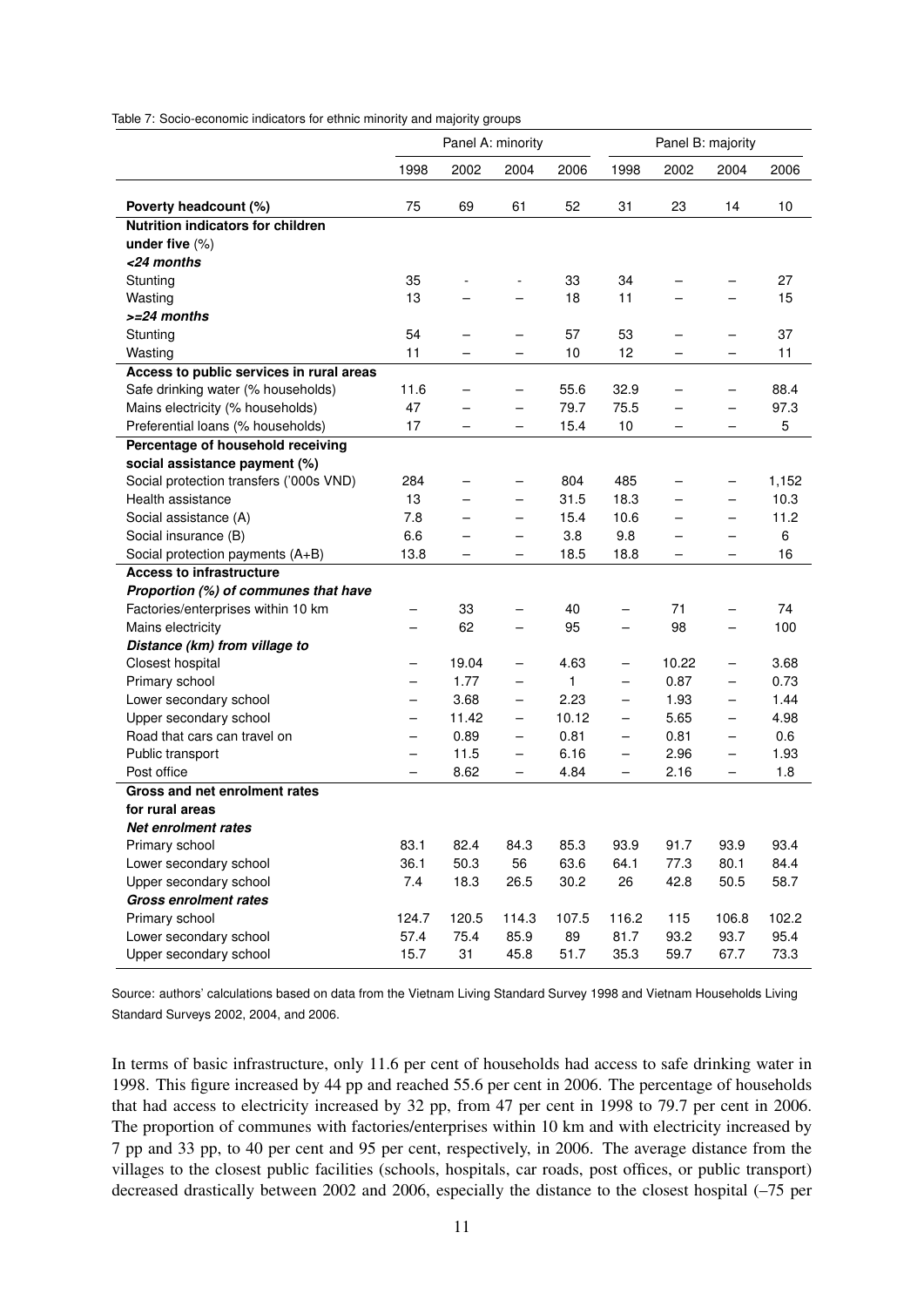cent), primary schools (–44 per cent), lower secondary schools (–39 per cent), public transport (–46.4 per cent), and post offices (–44 per cent). Improvements in access to infrastructure also translated into improvements in social welfare indicators. School enrolment rates increased tremendously from 1998 to 2006, especially for the secondary level. In 1998 the net enrolment rate for lower secondary and upper secondary schools for ethnic minorities in rural areas was 36.1 and 7.4 per cent, respectively. However, in 2006, 63.6 per cent of lower secondary school-age children attended secondary schools, and 30.2 per cent did the same for upper secondary schools, increases of 27 pp and 23 pp relative to 1998. More households received social assistance and health assistance after P-135-I ended. However, the nutrition indicators (stunting and wasting) for children under five years did not improve or got even worse, signalling a need to provide policies to help improve locals' healthcare and childcare knowledge, food security, and other social welfare.

## 3.4 Phase II (2006–10)

With the experience from P-135-I and technical support from the UNDP, P-135 phase II (P-135-II) was developed and initiated in 2006. The programme is led by CEMA and has a total budget of US\$1.1 billion, with more than half of the funding coming from the Vietnamese central government and the rest from international donors (World Bank, UNDP, SIDA, IrishAID, and more). The average total investment for a commune increased from VND860 million (approx. US\$53,400) per commune per year in 2006–07 to more than VND1,300 million (approx. US\$66,600) per commune per year in 2010. The programme targeted the 1,600 poorest communes, determined using criteria similar to those for P-135-I.

There are several major changes in the implementation of P-135-II that derived from the lessons learned in the first phase and other poverty-reduction programmes, such as (1) an emphasis on decentralization, with the goal of 100 per cent of the programme's projects being managed by communes; (2) a monitoring and evaluation system that includes an impact assessment methodology with baseline, mid-term, and final impact surveys; (3) a pro-poor budget, with allocation of funds directed to communes based on criteria determined by provinces; and (4) a participatory approach that encourages more of the local population to participate in the programme's process [\(Ha](#page-21-0) [2009\)](#page-21-0).

The main objectives for the target beneficiaries by the end of phase II were to:

- reduce the average poverty rate to below 30 per cent;
- ensure more than 70 per cent of the households have annual income per capita exceeding VND3.5 million;
- improve agricultural productivity:
- increase the net enrolment rate for primary school to at least 95 per cent; and
- increase the net enrolment rate for lower secondary school to at least 75 per cent.

To achieve these goals, P-135-II was designed with four main pillars:

- 1. Increase agricultural production by improving skills and providing training to ethnic minorities on new production techniques, products, and practices.
- 2. Develop local infrastructure and increase households' access to basic facilities.
- 3. Improve socio-cultural lives and increase the access to public services.
- 4. Strengthen grassroots officials' administrative management, investment, and operation management skills and knowledge.

[Phung et al.](#page-21-2) [\(2012\)](#page-21-2) thoroughly evaluated P-135-II through a baseline survey in 2007 and an endline survey in 2012. Overall, the authors found that P-135-II reduced poverty among ethnic minority groups by 10 per cent, increased rice productivity by 10 per cent, increased agriculture income by 17 per cent, and increased households' total income by 16 per cent. Table [8](#page-14-0) presents the additional progress that communities made under P-135-II.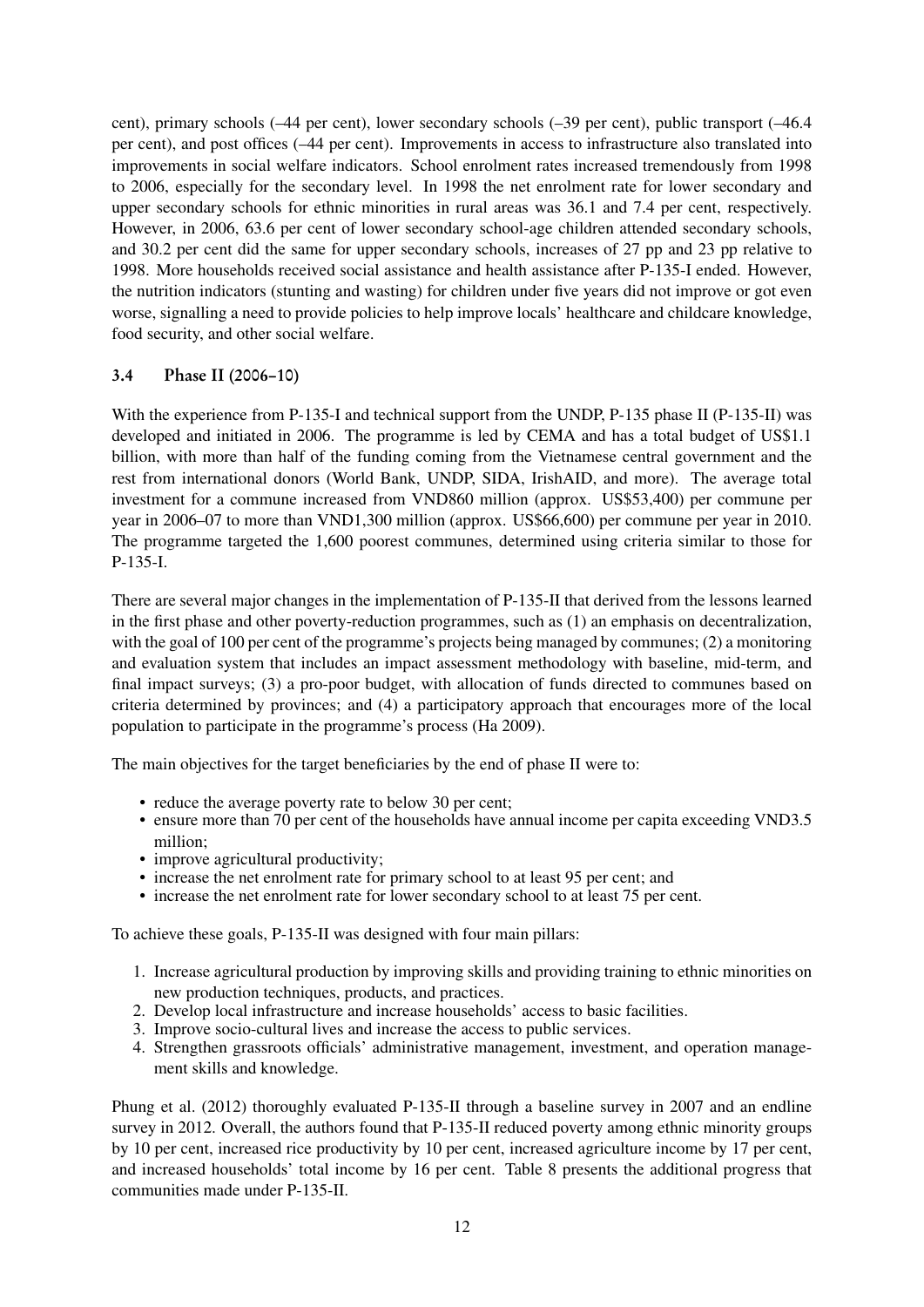#### <span id="page-14-0"></span>Table 8: Baseline and endline indicators for targeted communes under P-135-II

|                                                        |                        | <b>Baseline</b> | Endline |                                                                                   | Baseline | Endline |
|--------------------------------------------------------|------------------------|-----------------|---------|-----------------------------------------------------------------------------------|----------|---------|
|                                                        |                        | 2007            | 2012    |                                                                                   | 2007     | 2012    |
| <b>ERADICATION OF POVERTY AND HUNGER</b>               |                        |                 |         | <b>CAPACITY-BUILDING</b>                                                          |          |         |
| Income-based poverty and inequality                    |                        |                 |         | Communes having adequate capacity to manage the implementation of a programme (%) |          |         |
| Poverty headcount (%)                                  |                        | 57.5            | 49.25   | Communes with Project Management Board                                            | 70.04    | 93.93   |
| Poverty gap (%)                                        |                        | 23.5            | 22.36   | Village and commune staff provided with appropriate skills and knowledge (%)      |          |         |
| Gini coefficient                                       |                        | 43.07           | 47.53   | Duration of training is sufficient                                                | 35.09    | 59.73   |
| Income                                                 |                        |                 |         | Training practical and applicable                                                 | 82.69    | 85.42   |
| Per capital income (thousand VND/year)*                |                        | 6024.04         | 7265.78 | Quality of the trainers (% good or very good)                                     | 79.53    | 90.06   |
| Average income per capita/year > 3.5 million/year (%)* |                        | 30.88           | 41.13   | Supervision team trained before taking their role                                 |          |         |
| Household income structure                             |                        |                 |         | Capacity strengthened with community participation (%)                            |          |         |
| Wage, salary                                           |                        | 19.54           | 23.92   | Organization of meeting to select project                                         | 86.41    | 85.61   |
| Agriculture, forestry, and aquaculture                 |                        | 63.5            | 57.47   | Participation of household in meeting                                             | 49.01    | 73.86   |
| Non-farm                                               |                        | 5.32            | 4.73    | Households have members monitoring infrastructure projects                        | 3.48     | 8       |
| <b>Others</b>                                          |                        | 11.64           | 13.88   | Household received financial information                                          | 11.57    | 21.33   |
| <b>AGRICULTURAL PRODUCTION</b>                         |                        |                 |         | <b>IMPROVED SOCIO-CULTURAL LIVELIHOODS</b>                                        |          |         |
| Agricultural infrastructure                            |                        |                 |         | Household access to education (%)                                                 |          |         |
| % annual crop land is irrigated                        |                        | 50.21           | 82.08   | School enrolment                                                                  |          |         |
| % perennial crop land is irrigated                     |                        | 29.82           | 61.71   | Net enrolment rate at primary level                                               | 84.59    | 85.41   |
| Productivity of some main trees                        |                        |                 |         | Net enrolment rate at lower secondary level                                       | 60.91    | 63.11   |
| Rice productivity (ton/ha)                             |                        | 3.54            | 3.94    | Net enrolment rate at upper secondary level                                       | 31.13    | 32.5    |
| Corn productivity (ton/ha)                             |                        | 3.13            | 3.36    | Household access to healthcare services (%)                                       |          |         |
| Cassava productivity (ton/ha)                          |                        | 13.41           | 12.14   | % of individuals being ill or injured over the past 12 months                     | 49.55    | 49.91   |
| Poor households use market-oriented services           |                        |                 |         | Types of healthcare facilities used for medical treatment                         |          |         |
| % of rice traded                                       |                        | 9.7             | 8.5     | Health centre (hamlet, commune, region)                                           | 54.85    | 45.67   |
| % of other food crops traded                           |                        | 24.41           | 37.12   | Hospital (district, province, national, other)                                    | 15.61    | 25.15   |
| % of industrial crop traded                            |                        | 39.62           | 51.83   | Other facilities                                                                  | 29.55    | 29.14   |
| % households received agri extension support           |                        | 32.18           | 49.34   | % exempted from healthcare fees                                                   |          |         |
| % of household paying for agri extension services      |                        | 5.44            | 14.35   | Having free healthcare certificates                                               | 88.04    | 88.35   |
| % happy with the quality of the information            |                        | 88.49           | 87.68   | Having no free healthcare certificates                                            | 11.96    | 11.65   |
| <b>INFRASTRUCTURE DEVELOPMENT</b>                      |                        |                 |         | Household access to other key services (%)                                        |          |         |
| Access to physical infrastructures (%)                 |                        |                 |         | Water for drinking and cooking                                                    |          |         |
| Having transportation roads to villages                |                        | 93.12           | 95.55   | Piped, bought, and rain water                                                     | 14.96    | 13.27   |
| Having cultural post office                            |                        | 85.43           | 85.83   | Hand-dug well uncovered, unprotected spring sources                               | 26.38    | 28.4    |
| Having small irrigation system                         |                        | 59.11           | 70.45   | River, lake, pond, and other sources of water                                     | 10.73    | 6.17    |
| Having electricity (as alternative for power scheme)   |                        | 82.19           | 95.14   | % of households using national power grid                                         | 68.57    | 83.6    |
| Having healthcare stations                             |                        | 96.98           | 97.49   | Types of toilets                                                                  |          |         |
| Having schools                                         |                        |                 |         | Flushed/semi-flushed toilets                                                      | 3.72     | 9.14    |
|                                                        | Primary school         | 74.09           | 89.07   | Suilabh                                                                           | 2.04     | 7.35    |
|                                                        | Lower secondary school | 63.97           | 81.38   | Double vault compost latrine                                                      | 5.37     | 15.53   |
|                                                        | Upper secondary school | 2.02            | 3.64    | Other types of toilets                                                            | 46.08    | 34.82   |
|                                                        |                        |                 |         | No toilet                                                                         | 42.37    | 33.16   |
|                                                        |                        |                 |         | % of household using legal services                                               | 24.07    | 28.78   |

Note: \* income adjusted to January 2021 price level using the consumer price index (CPI).

Source: authors' compilation based on data from [Phung](#page-21-10) et al. [\(2012\)](#page-21-10).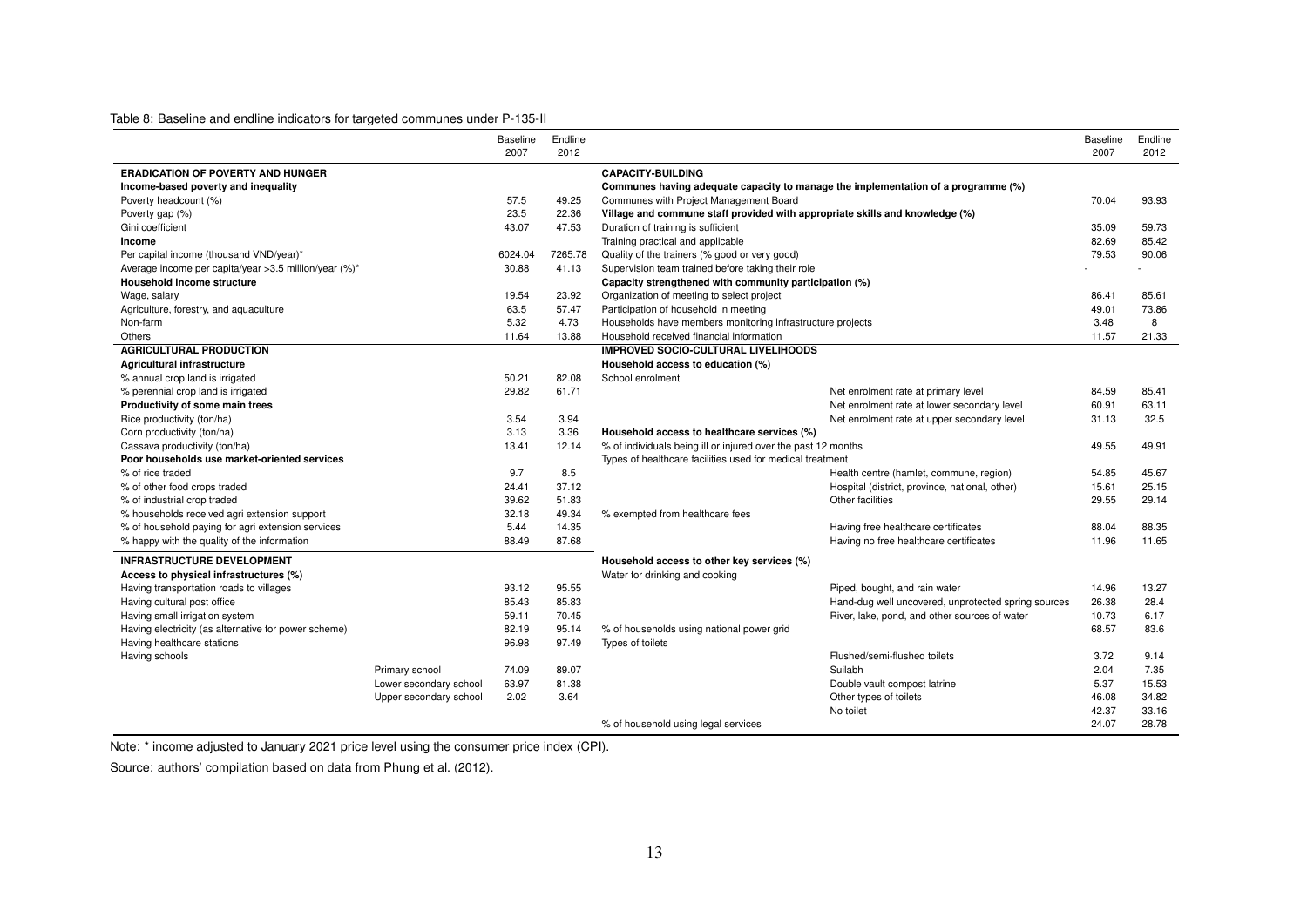The poverty rate among ethnic minorities decreased but remains extremely high (49 per cent) and above the target of 30 per cent by 2010. The authors found that the majority of poverty reduction was achieved by income growth, and that ethnic minority households are more likely to be persistently poor compared to Kinh households. Households' average per capita income in the beneficiary communes increased by 20 pp (VND6,024.04 to VND7,265.7[8](#page-2-0) $\text{8}$ ), but the rate is still much lower than the national average (50 pp). The programme did not meet its target of 70 per cent of the households having annual income per capita exceeding VND3.5 million; only 41.13 per cent of the households achieved this income level. However, even though the majority of the households' incomes still came from agricultural activities, the authors observed a transition from farm to non-farm activities. Ethnic minorities' living standards also improved with the rise in durable goods ownership. In 2012, 70.9 per cent of households had a telephone, 70 per cent had a television, and 66.2 per cent had a motorbike (a 23 pp increase from 2007). The proportion of households living in a permanent home increased and the average living area also increased from 13 m<sup>2</sup> per capita in 2007 to 18 m<sup>2</sup> per capita in 2012. However, access to clean water and hygienic latrines was still limited. The authors estimated that only 17 per cent of the ethnic minority households had tap water and only 30 per cent of the households had access to hygienic latrines. Access to electricity continued to improve, with 83.6 per cent of ethnic minority households having electricity in 2012, but this was still low compared with the national figure of 98 per cent. In terms of education, the net enrolment rate at the primary and lower secondary school levels did not increase significantly and still fell far short of the central government's objectives. For healthcare, more people utilized a higher level of healthcare facilities (hospitals) instead of local health centres in their communes or hamlets, and the travel time for ethnic minority households to health facilities decreased by about 12 per cent [\(Phung](#page-21-2) [et al.](#page-21-2) [2012\)](#page-21-2).

In terms of agricultural production, the area of annual crop land and perennial cropland that is irrigated increased remarkably. Between 2007 and 2012 the percentage of irrigated annual crop land increased from 50.21 per cent to 82.08 per cent, and the percentage of irrigated perennial crop land increased from 29.82 per cent to 61.71 per cent. Staple-food crops (rice and corn) productivity increased slightly. More households received agriculture extension support (49.34 per cent in 2012 versus 32.18 per cent in 2007). More households utilized the improvement in access to the market economy and increased their trade activities. For example, other food crops (besides rice) trading increased by 13 pp, while industrial crop trading increased by 12 pp.

In terms of physical infrastructure development, the percentage of households having access to primary and lower secondary school increased by 15 and 17 pp, respectively. In addition, households' access to small irrigation systems increased by 11 pp and access to electricity also increased by 7 pp between 2007 and 2012. However, these statistics still fell short of the development target by 2010.

Regarding capacity-building, more than 12,000 projects were built to educate and improve skills and knowledge for grassroots officials. CEMA had trained more than 3,500 administrative officials at the provincial and district levels to participate in the management and overview of the P-135 process. On average, each area had provided training to 178 communes, villages, and hamlet officials in administrative management, economics, and project oversight. At the end of phase II, in 2012, 93.93 per cent of the communes had a Project Management Board, compared with 70 per cent in 2007.

## 3.5 Phase III (2012–15 and 2016–20)

After two phases (1998–2010), P-135 had proven to be essential in reducing poverty and effective in assisting socio-economic development of the vulnerable ethnic minorities in the most disadvantaged communities. The programme had transformed the lives of these underprivileged communities in the

<sup>8</sup> Income level is adjusted to the January 2012 level.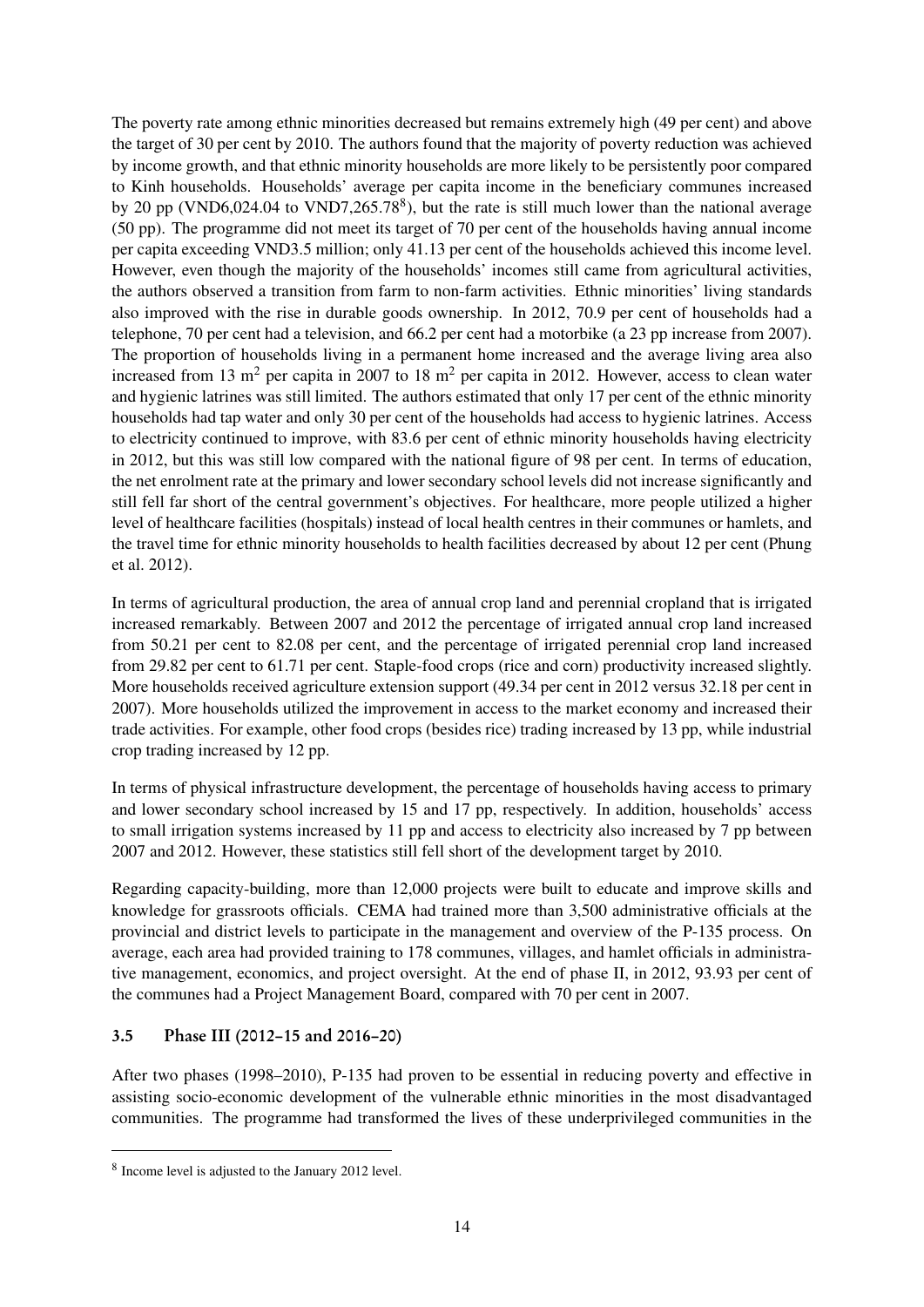most remote, mountainous areas and the highlands. The poverty rate declined rapidly (on average 3.6 per cent per year); the general governing and management abilities of the grassroots officials improved tremendously at all administrative levels, especially at the commune level, allowing communes to be the investment owners of their own projects; locals' production started to shift from subsistence farming to commercial farming or non-farm economic activities; and the proportion of villages, hamlets, and communes with access to electricity, roads, primary and secondary schools, health clinics, irrigation, and local cultural centres increased [\(Committee for Ethnic Minority Affairs](#page-20-5) [2013\)](#page-20-5). Overall, the results from P-135-I and P-135-II helped become one of the most successful countries in the world in terms of poverty reduction between the 1990s and the end of the 2000s.

However, despite the programme's initial success, there is still an extensive development gap between the areas where most of the population are ethnic minorities and other regions of the country. According to the [Committee for Ethnic Minority Affairs](#page-20-5) [\(2013\)](#page-20-5), the per capita income in the underdeveloped mountainous areas and highlands was approximately only one-third of the national rural average income; the average poverty rate in these communes and villages was 45 per cent, with many communes reaching the 70–80 per cent range; 900,000 households were barely above the poverty line; 67.2 per cent of the villages and hamlets did not have all-weather roads; 3,150 irrigation facilities needed investment; 202 communes did not have electricity in their centre; 38.6 per cent of the villages and hamlets did not have access to electricity; 32.2 per cent of the households did not have adequate clean water; 120,000 poor households with more than 660,000 people living in the areas along the border could not secure enough food; more than 218,000 local officials needed training; and more than 400,000 households had demanded help in production development.

Given the goal to further reduce poverty sustainably and the need to continue support for the most disadvantaged areas, the Vietnamese central government approved the third phase of P-135 (P-135- III). This phase was built upon the experience from implementing the first two phases and with the help from other international organizations. An important new aspect of phase III was that the locals could decide which project to build, supervise the process, and even bid for the contracts to build the projects themselves in their communities. The third phase was split into two smaller phases: 2012–15 and 2016–20. P-135-III prioritized and particularly focused on two components: assisting infrastructure development and production development.

The first phase of P-135-III was approved for the period 2012–15. The overall objectives of the phase were: (1) improving the socio-economic conditions of the poor, giving priority to the ethnic minorities in disadvantaged areas; and (2) reducing the economic and development gap between regions, ethnic groups, and urban and rural areas. Specifically, the programme in this period had the following aims: [9](#page-2-0)

- 1. Reduce the poverty rate on average by 4 per cent per year.
- 2. Increase per capita income to 50 per cent of the national rural average by 2015.
- 3. By 2015 85 per cent of villages should have a car road to the centre; 35 per cent of communes and 50 per cent of villages should have all-weather roads; 95 per cent of commune centres and 60 per cent of villages should have electricity; small irrigation systems should be able to fulfil 50 per cent of agricultural needs; and 50 per cent of local clinics should meet standards.
- 4. 100 per cent of local officials should be trained and equipped with skills in administration and management to handle and oversee programme projects. Projects are to be built with local participation, improving local social cohesion.

<sup>9</sup> According to Decision No. 551/QD-TTg of 7 April 2013.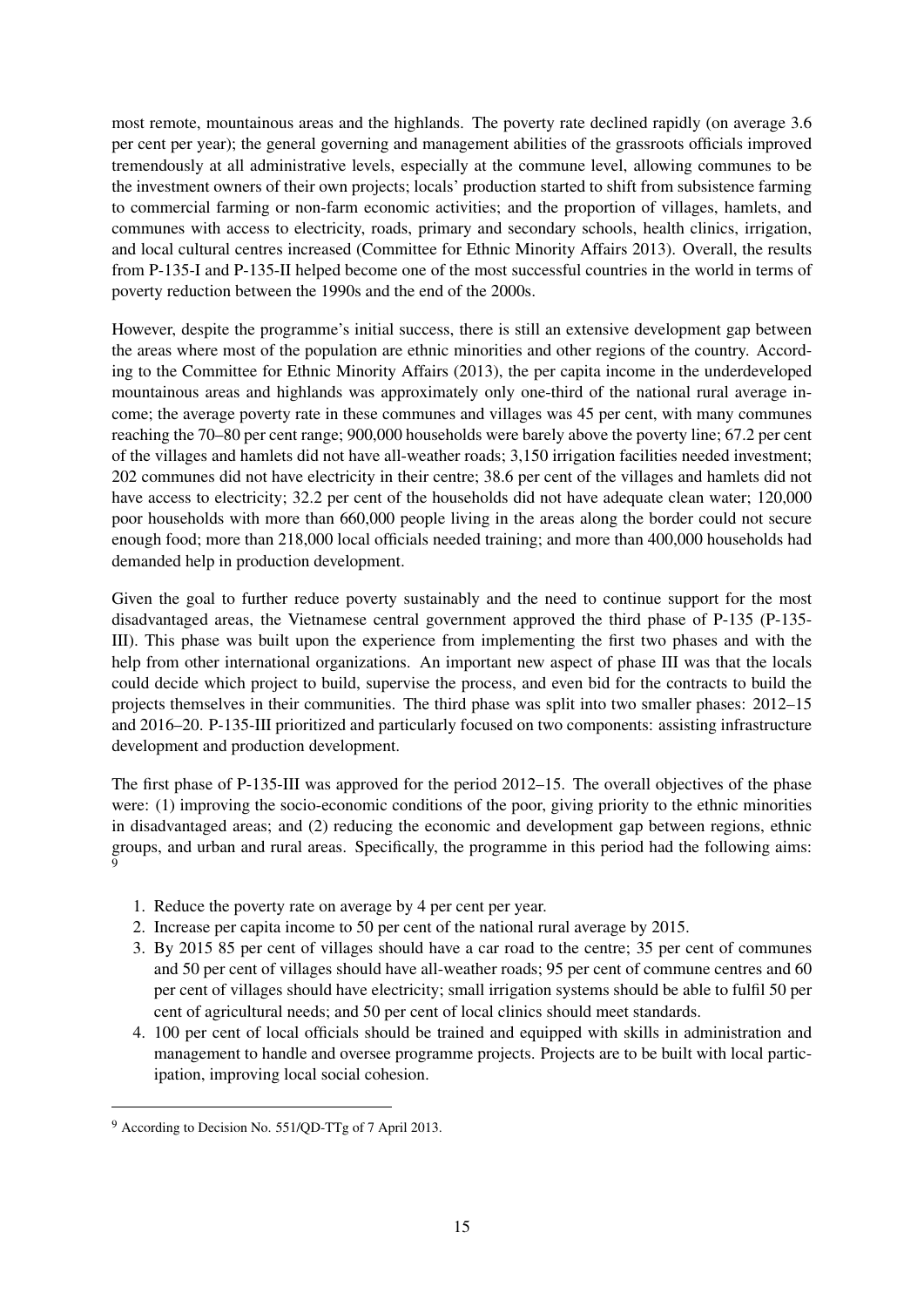According to [Dang Cong San](#page-21-11) [\(2015\)](#page-21-11),<sup>[10](#page-2-0)</sup> the first phase of P-135-III had a budget of more than VND16,700 billion and targeted 2,331 communes and 2,932 villages that faced extremely difficult circumstances. In 2012 and 2013 almost 9,000 facilities/infrastructure projects were built. In the first nine months of 2014 the infrastructure development component included 5,240 projects, of which 3,294 were new structures, 1,055 were continued projects, 404 were repair projects, and final payment was made on 487. In addition, many provinces had given their communes the ability to be their own investment owners, such as Phu Tho and Kien Giang, where 100 per cent of the communes were the investment owners of their own projects. At the beginning of this phase the poverty incidence among beneficiary communes was 49 per cent and the back-to-poverty rate was 14 per cent. By the end of 2014 the average poverty rate among poor ethnic minority communities was 34.8 per cent, an average of 3.5 pp reduction per year. By the end of the phase, 98 per cent of commune centres and 70 per cent of villages had electricity, higher than the initial target of 90 per cent and 60 per cent, respectively [\(Dang Cong San](#page-21-11) [2015\)](#page-21-11).

The second phase of P-135-III was approved in 2016 and was now combined into a larger project to help the government achieve the poverty reduction goal for the 2016–20 period.<sup>[11](#page-2-0)</sup> The overall project objectives for this period were the following:

- 1. Reduce the national poverty rate on average by 1–1.5 per cent per year (poor districts and communes: 4 per cent per year; poor households among ethnic minorities: 3–4 per cent per year).
- 2. By 2020, the national per capita income for poor households should increase by 1.5 times relative to the level at the end of 2015 (two times for extremely disadvantaged districts, communes, and poor households among ethnic minorities).
- 3. Improve socio-cultural standards and accessibility of public services.
- 4. Improve basic infrastructure and encourage local communities to participate in the programme's projects.

The programme had target beneficiaries of more than 2,100 communes and 3,970 villages, with a budget of more than VND20,000 billion. The phase had three components: (1) to assist production development; (2) to assist infrastructure development; and (3) to improve the abilities of locals and grassroots officials. By the end of 2020, 92 out of 292 (32.5 per cent) of extremely disadvantaged communes along the coastal areas and on islands had been lifted out of poverty; 32.67 per cent of villages (1,298/3,973) and 5.69 per cent of communes (125/2,193) had completed their P-135 objectives [\(Ethnicity and Devel](#page-21-12)[opment Newspaper](#page-21-12) [2021\)](#page-21-12).

## <span id="page-17-0"></span>4 Factors contributing to the success of P-135

Even though P-135 has only partly achieved its targets, it has been a tremendous success. Thousands of infrastructure projects built under the programme, combined with multiple poverty-reduction models and training projects for residents and administrative officials, have transformed the face of extremely disadvantaged and underprivileged areas in , particularly among ethnic minorities. After more than 20 years of the programme, 100 per cent of communes have car-usable roads to their centre; 99 per cent of commune centres and 80 per cent of villages have electricity; 65 per cent of communes have an adequate irrigation system for daily living and production; 42 per cent of villages have standardized roads; more than 50 per cent of communes have health clinics that are up to standard; and, most important of all, the poverty rate declined rapidly under P-135 (on average 4.5 per cent per year between 1999 and 2005 and 3.5 per cent per year since 2006) [\(Ethnicity and Development Newspaper](#page-21-12) [2021\)](#page-21-12).

<sup>10</sup> Dang Cong San is an online newspaper of the Vietnamese Communist Party.

<sup>&</sup>lt;sup>11</sup> According to Decision No. 1722/QD-TTg of 22 September 2016. P-135 is project No.2.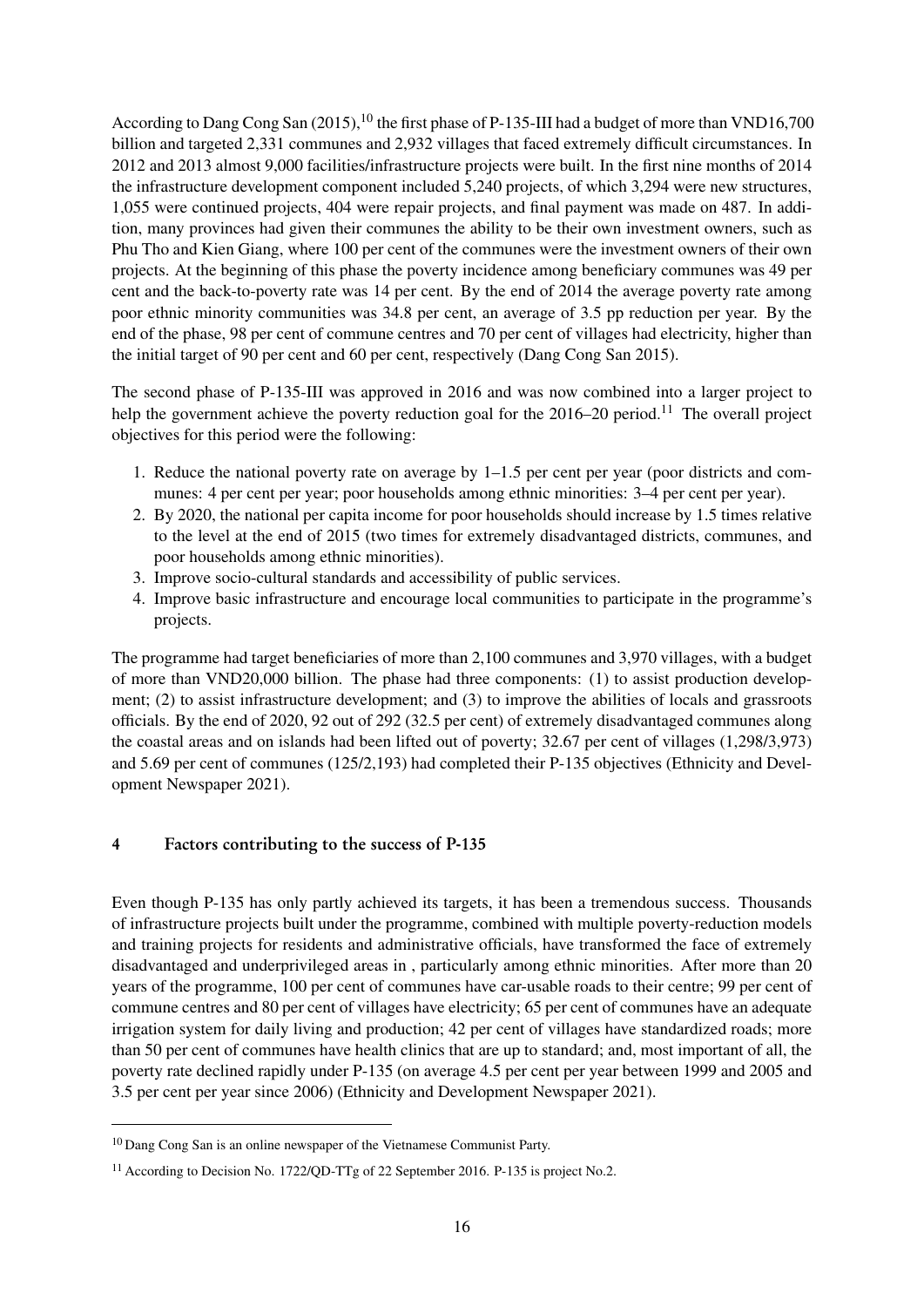The success of the programme can be contributed to, but not limited to, several factors:

The programme targeted the right beneficiaries and the right investment aspects. By changing from using geographical factors as a sole qualification for a development assistance programme to using a multidimensional criteria to classify communes and areas into different levels of difficulty and poverty, the programme could determine which communities needed help and the appropriate level of assistance. Even though the classification was not smooth at first due to the negligence of local officials, the process improved over time and proved to be a key component in the implementation of P-135. Furthermore, by understanding that the root causes of poverty in these extremely disadvantaged locations are infrastructure, low productivity, and low accessibility of public services and the market economy, the government designed the right components for the programme and focused on the right areas in which to invest.

The decentralization of the programme's projects. The central government listened to the communities and gave locals the power to decide their own projects. In the earliest phase of the programme, a higher administrative level (usually the district level) determined suitable projects to build for the communes. However, the view of district-level administrative officials might not reflect the actual needs of the communes. Hence, many projects were underutilized, and resources were wasted. From phase II onward, local communities could decide what was built according to their actual needs.

The involvement of locals in the projects. One of the main problems in phase I was communication. P-135-I did not exert enough effort to communicate with the local communities and encourage them to participate in the programme's processes. Consequently, many projects were not appropriate for the communes and were of substandard quality due to the lack of close oversight and management. From phase II onward, specific funding and policies were allocated to promote the involvement of locals in P-135 projects in their communities. Hence, more locals participated in their community's projects by voting for projects to build, built the projects, or joined the oversight board for their projects. As a result, the projects were more fit for the communities' needs and they were much higher quality.

The involvement of multiple international organizations. Even though the programme did not have any support from international organizations at the beginning, starting from phase II P-135 was able to attract different social organizations, non-governmental organizations, and donors to participate and help to improve the programme in terms of its structural organization, transparency, resources, and implementation processes. The programme has become a trusted trademark in poverty- and inequalityreduction efforts. The success of the programme also helps to draw funding from the World Bank, Asian Development Bank, Australian Department of Foreign Affairs and Trade, the UK Department for International Development, and many others for similar development programmes, such as the Tay Nguyen poverty-reduction programme, the Northern Mountains poverty-reduction project, the Rural Transport Project, and more.

The government's commitment. The Vietnamese government's strong determination, in combination with the commitment and effort from all relevant administrative bodies, international organizations, and the population in general, is also an important factor that contributed to the programme's success. The government was able to recognize the need to assist and accelerate the socio-economic development in the most underdeveloped ethnic minority regions to help the poor minorities catch up with the majority and to be able to benefit from the overall national development. Throughout the programme, the central government and other relevant administrative bodies were continuously learning and improving the programme, making the implementation process more efficient and effective in combating local communities' poverty issues.

The magnitude of the programme was of sufficient scale. One of the main goals of poverty reduction was to provide enough of a push so that the communities would be able to leave poverty and remain out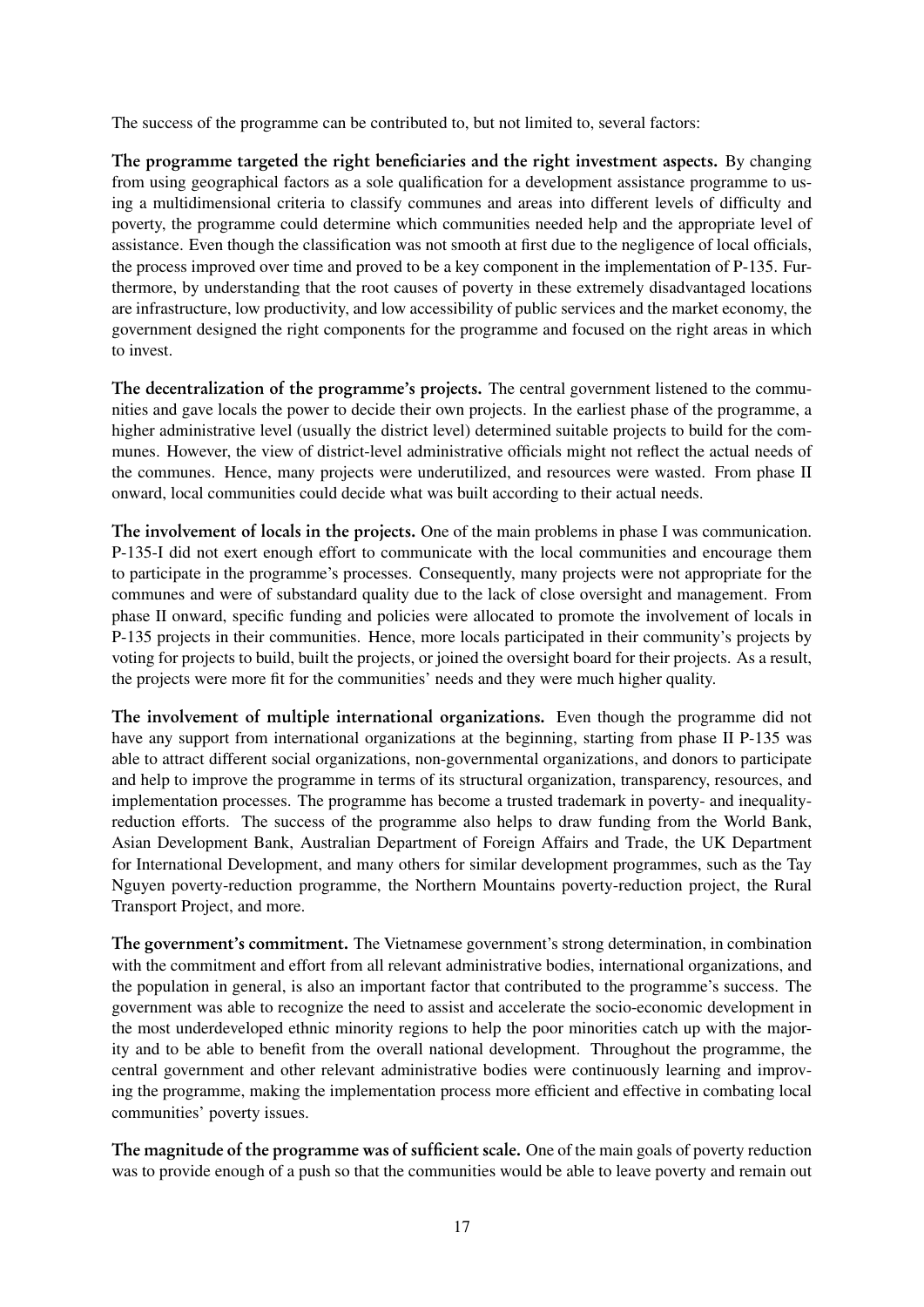of it afterwards. In order to do so, the magnitude of the programme's funding for each community needed to be sufficient to lift the community out of poverty and prepare the locals with enough resources (infrastructure, facilities, knowledge, and skills training) to help them maintain the progress. The longterm commitment and considerable amount of investment from P-135 enabled achieving this goal in many communes.

## <span id="page-19-0"></span>5 Weaknesses of P-135

Even though P-135 has been considered a massive success in achieving 's goal in reducing poverty and bridging the gap between the underprivileged ethnic minority groups and the majority, the programme still has some weaknesses.

First, the local officials did not identify target beneficiaries in many locations objectively and correctly, especially in the initial phase of the programme. The reason is that the classification criteria are very qualitative and some local authorities did not adopt democratic procedures or understand the underlying implications of classification, and thus either focused too much on achievements or expected and relied heavily on external support [\(Committee for Ethnic Minority Affairs](#page-20-4) [2005\)](#page-20-4). In addition, the progress towards the programme's development target varies significantly across ethnic groups. [Phung et al.](#page-21-2) [\(2012\)](#page-21-2) found that there were many more improvements in income and poverty rates in Tay, Nung, Dao, and H'mong than in other ethnic groups, suggesting a need for a better-designed development assistance programme that takes into account the specific conditions, needs, and cultures of individual minority groups.

Second, P-135 did not have a clear set of criteria to evaluate the progress of the targeted communes. Most evaluations focused on descriptive statistics (number of structures, training classes, etc.) and not on the qualitative side (the quality of the work). As a result, many projects were built with poor quality or were underutilized. In addition, many communes lacked incentives to graduate from P-135. As communes received multiple aid and resource packages from different programmes simultaneously, many communes were able to experience rapid economic growth but still qualify for P-135, leading to the inefficient and wasteful allocation of resources. After phase I, only 20 communes in Lao Cai, Dong Nai, and Thua Thien Hue provinces voluntarily requested to graduate from the programme [\(Committee](#page-20-4) [for Ethnic Minority Affairs](#page-20-4) [2005\)](#page-20-4).

Third, in terms of funding, the budget allocation from P-135 to communes affects the amount of funding that communes receive from other development assistance programmes. [Phung et al.](#page-21-2) [\(2012\)](#page-21-2) find that while P-135-II communes did receive substantially more P-135 funds than non-P-135 communes, they also received less non-P-135 support, hence creating a major difficulty evaluating P-135 impacts and likely undermining the effectiveness of the programme. In addition, each targeted commune was allocated the same amount of money, especially during the first and second phases. Even though this formula of equitable distribution of resources created a transparent and straightforward process, it was not effective in meeting the diverse needs of different communes and villages. Furthermore, the overwhelming majority of the funding went towards infrastructure development. Production development, planning, settlement, and capacity-building were paid little attention, especially during the earlier phases of the programme. The disproportionate allocation of resources created imbalanced development among these aspects, and hence the people could not benefit fully from the programme.

Fourth, even though there were improvements throughout the programme in terms of leadership ability, local authorities in many areas were still ineffective due to the unclear chain of command, with too many different stakeholders and a lack of clarity in operation regulations and guidance. In addition, the decentralization directive from the programme in many areas was not carried out fully by the local authorities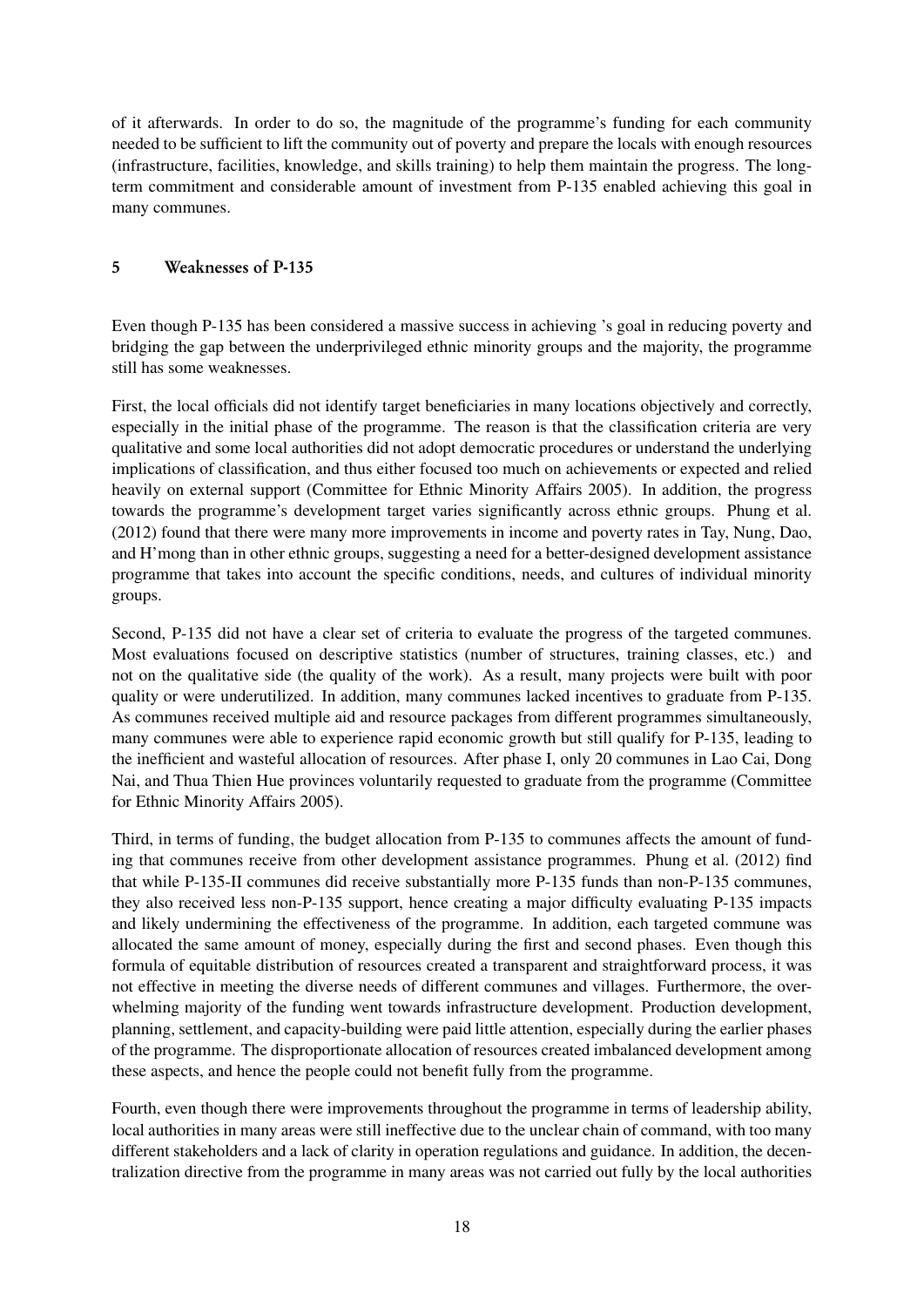due to their unwillingness to give up control of fund allocation, which reduced the power of the commune committees and made communes more passive in implementing the programme [\(Committee for](#page-20-4) [Ethnic Minority Affairs](#page-20-4) [2005\)](#page-20-4). Furthermore, local administrative officials were not enthusiastic in providing feedback and recommendations to improve the programme further, only in requesting additional funding. These complications in oversight and lack of determination from grassroots officials created a roadblock for an efficient monitoring and supervision system of the programme's projects, causing poor-quality final products and wasteful allocation of resources.

#### <span id="page-20-1"></span>6 Conclusion

's development story over the last three decades is built upon a wide range of economic and social reforms. However, with the rapid success came a widening socio-economic gap between the majority and the country's ethnic minorities. With the goal of 'No One Left Behind', the government of initiated an inclusive growth agenda that aims to accelerate social and economic growth among the vulnerable population groups. The agenda includes multiple poverty reduction and development programmes that specifically target underprivileged groups and regions. This paper provides an overview of the most significant and longest-running programme, P-135. This is a socio-economic development plan for the most vulnerable communes in ethnic minority and mountainous areas in . The programme addresses the typical causes of poverty among ethnic minorities to help these highly disadvantaged groups reap more benefits from the national economic growth. P-135 aims to promote production, improve access to basic infrastructure/facilities and social services, improve local administrative officials' management abilities, and raise people's awareness for better living standards.

After three phases and more than 20 years, the programme has yielded promising results in reducing poverty and bridging the development gap between ethnic minorities and the majority in . However, the socio-economic indicators among the beneficiary areas still fall behind the programme's targets and are low compared to the national average. Furthermore, with a more internationally integrated economy and rapid developments in technology, ethnic minorities in underprivileged areas face additional challenges in benefiting from the national economic growth and catching up with the majority. Hence, more efforts are needed from all relevant parties to improve poverty-reduction programmes and to provide appropriate opportunities to boost economic growth for ethnic minorities in disadvantaged communities in the decades to come.

#### References

- <span id="page-20-3"></span>Baulch, B., H.T. Pham, and B. Reilly (2012). 'Decomposing the Ethnic Gap in Rural Vietnam, 1993–2004'. *Oxford Development Studies*, 40(1): 87–117. <https://doi.org/10.1080/13600818.2011.646441>
- <span id="page-20-0"></span>Baum, M.A. (2020). *Vietnam's Development Success Story and the Unfinished SDG Agenda*. Washington, DC: International Monetary Fund.
- <span id="page-20-2"></span>Cima, R.J. (1989). 'Vietnam's Economic Reform: Approaching the 1990s'. *Asian Survey*, 29(8): 786–99. [https:](https://doi.org/10.2307/2644626) [//doi.org/10.2307/2644626](https://doi.org/10.2307/2644626)
- <span id="page-20-4"></span>Committee for Ethnic Minority Affairs (2005). 'Socio-Economic Development Programme for Extremely Difficult Communes in Ethnic Minority and Mountainous Areas in the Period 2006–2010'. Phase of Programme 135. Available at: <http://web.cema.gov.vn/modules.php?name=Content&op=details&mid=4405> (accessed 14 November 2021).
- <span id="page-20-5"></span>Committee for Ethnic Minority Affairs (2013). 'Programme-135 Phase III: Opportunities to Accelerate the Socioeconomic Development of the Most Vulnerable Communes in Ethnic Minority and Mountainous Areas'. Avail-